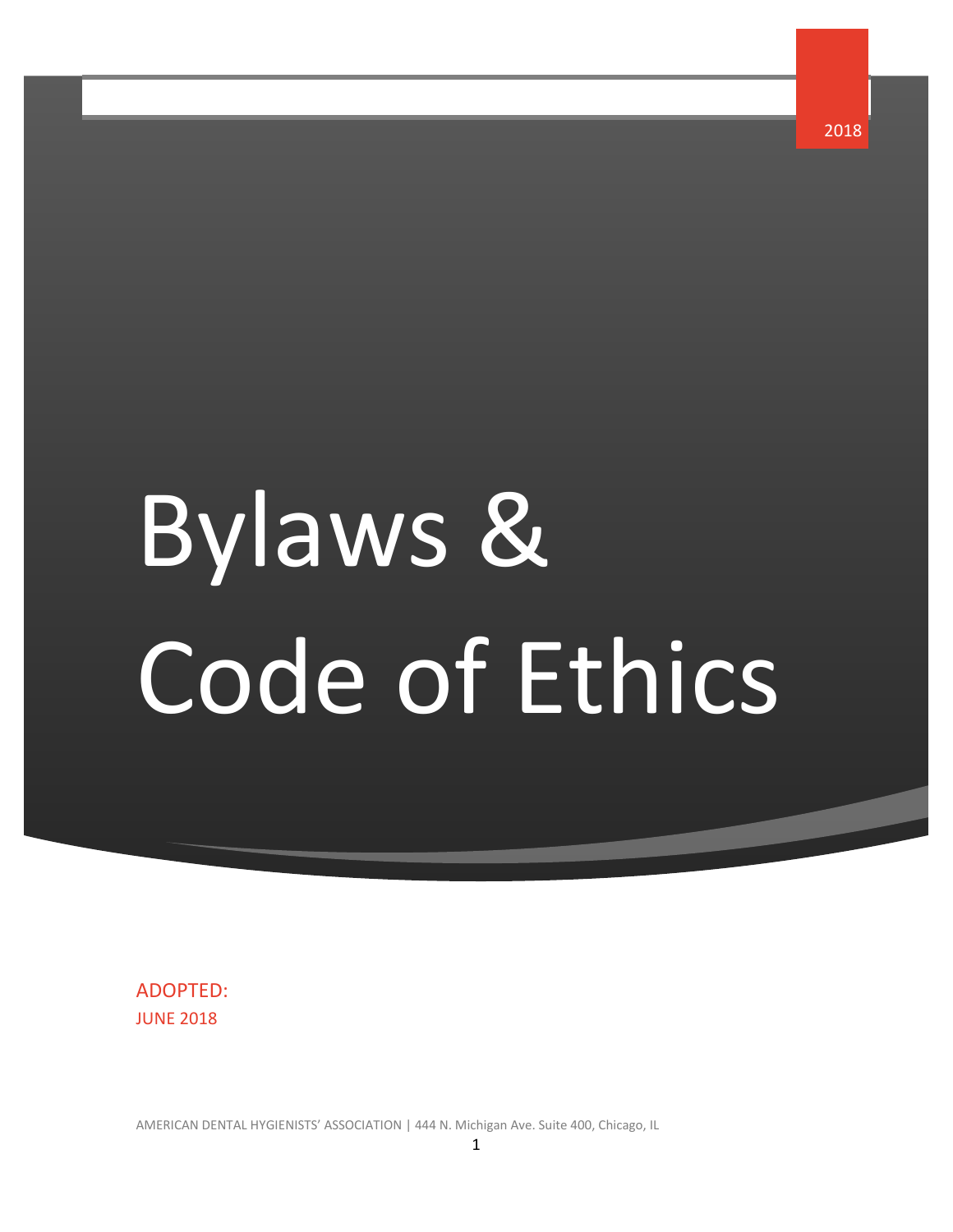# Table of Contents

| a. |
|----|
| b. |
|    |
|    |
|    |
|    |
|    |
|    |
|    |
|    |
|    |
|    |
|    |
|    |
|    |
|    |
|    |
|    |
|    |
|    |
|    |
|    |
|    |
|    |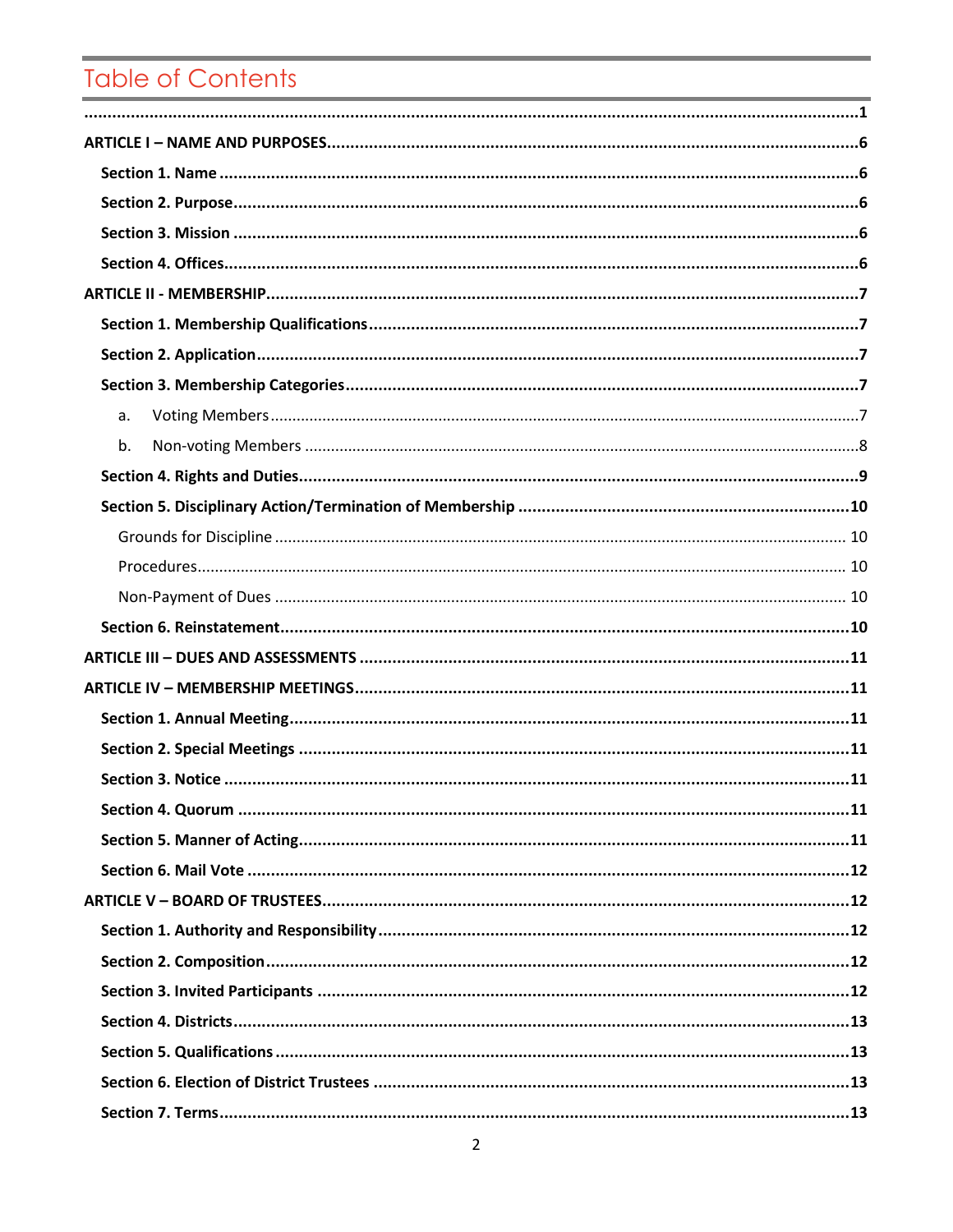| a. |
|----|
| b. |
|    |
|    |
|    |
|    |
|    |
|    |
|    |
|    |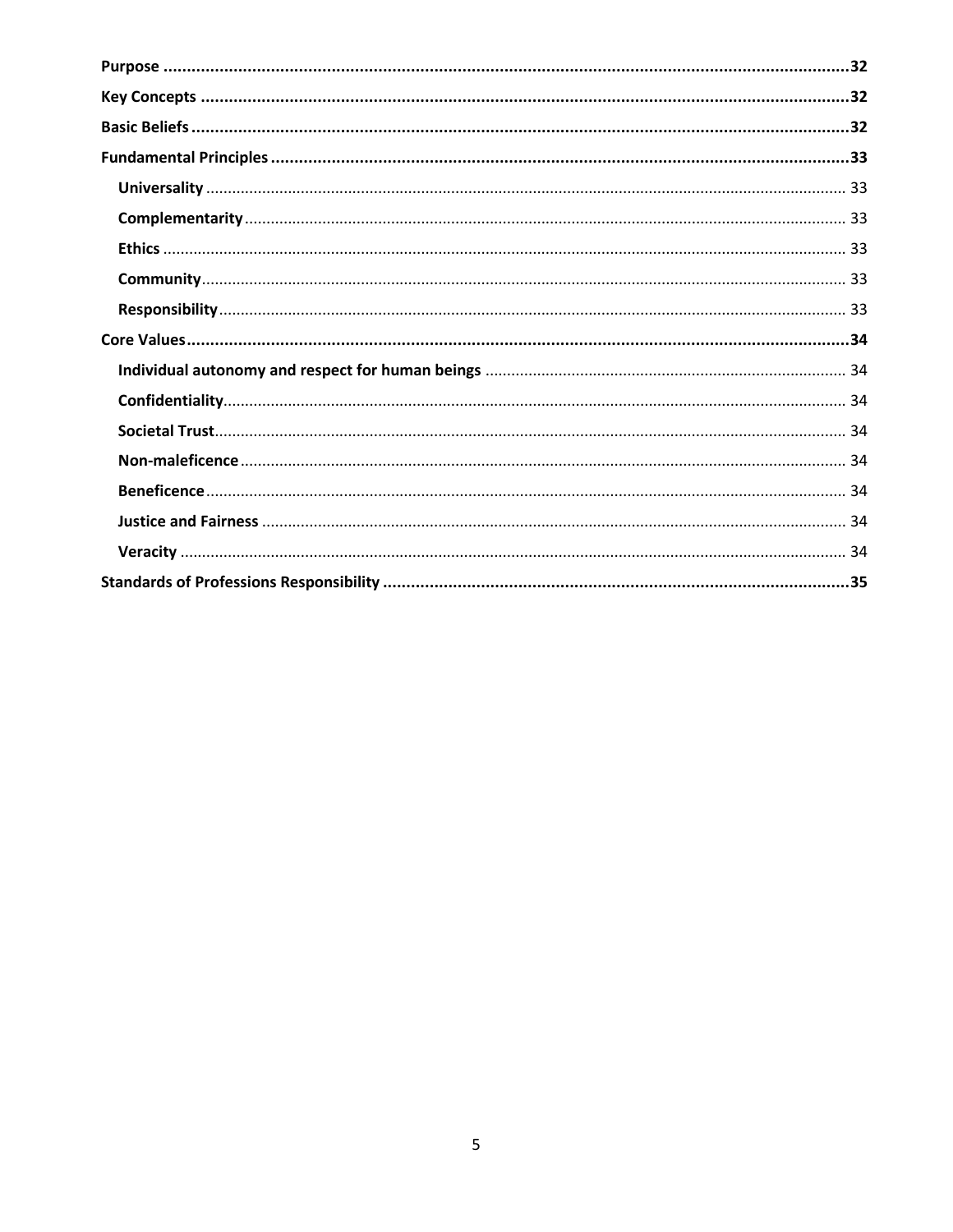## <span id="page-5-0"></span>ARTICLE I – NAME AND PURPOSES

## <span id="page-5-1"></span>Section 1. Name

The name of this corporation shall be the American Dental Hygienists' Association (hereinafter referred to as the "Association"), an Illinois not-for-profit corporation.

## <span id="page-5-2"></span>Section 2. Purpose

In addition to the purposes set forth in the Association's Articles of Incorporation, as may be amended, the purposes of the Association are to improve the oral health of the public; to advance the art and science of dental hygiene; to maintain the highest standards of dental hygiene practice; to represent and protect the interests of the dental hygiene profession; to improve the professional competence of the dental hygienist; to foster research in oral health; to provide professional communication; to publish a scientific journal: the *Journal of Dental Hygiene*; and to conduct other activities as may be permitted by the State of Illinois to carry out the purposes of this association.

## <span id="page-5-3"></span>Section 3. Mission

To improve the public's total health, the mission of the Association is to advance the art and science of dental hygiene by ensuring access to quality oral health care, increasing awareness of the cost-effective benefits of prevention, promoting the highest standards of dental hygiene education, licensure, practice, and research, and representing and promoting the interests of dental hygienists.

## <span id="page-5-4"></span>Section 4. Offices

The Association shall have and continuously maintain in the State of Illinois a registered office and a registered agent whose office is identical with that registered office and may have such other offices, within or without the State of Illinois, as the Board of Trustees may determine.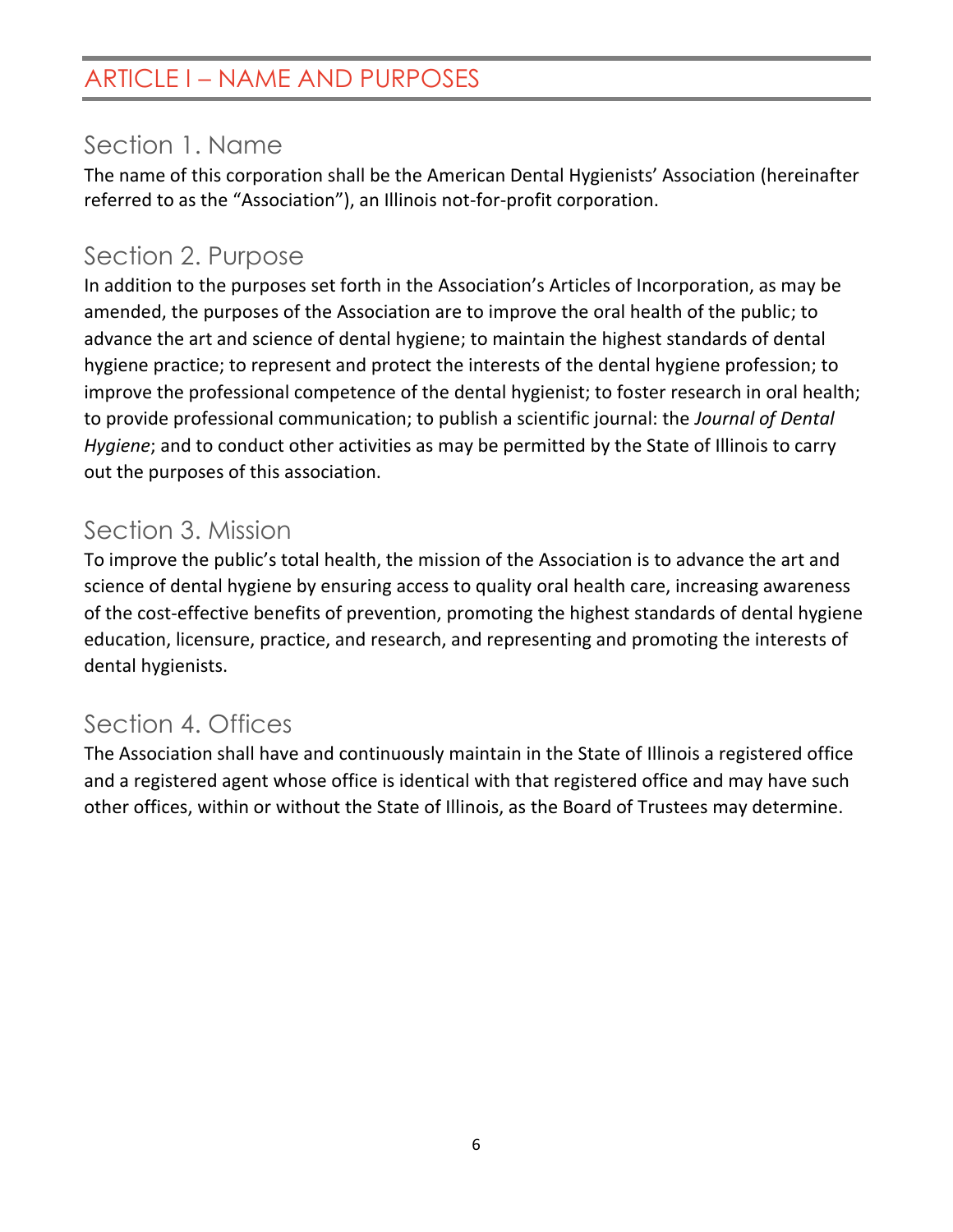# <span id="page-6-1"></span><span id="page-6-0"></span>Section 1. Membership Qualifications

Membership may be granted to any individual who: (i) meets the criteria set forth for each category of membership in the Association; (ii) shares interest in and supports the purposes of the Association; (iii) abides by these Bylaws, the Association's Code of Ethics for Dental Hygienists, and such other policies, rules, and regulations as the Association may adopt; and (iv) meets such additional criteria for each category of membership in the Association as the House of Delegates may establish.

# <span id="page-6-2"></span>Section 2. Application

The Board of Trustees, or its designee(s), shall adopt an application form and procedures to facilitate the consideration of applicants for membership in the Association. All applicants shall complete the application form and submit the application, along with the designated fee, if any, to the Association. The Board of Trustees, or its designee(s), shall review all applications for membership and determine, based on the criteria set forth in these Bylaws whether such individual applicants meet the qualifications necessary for membership in the Association. All such qualified applicants shall become members upon notice from the Association and payment of dues.

# <span id="page-6-3"></span>Section 3. Membership Categories

<span id="page-6-4"></span>The membership of the Association shall be composed of the following categories:

- a. Voting Members
	- *1. Professional Members*

Professional membership may be granted to any individual who (i) has either earned a certificate or professional degree in dental hygiene granted pursuant to a dental hygiene program offered by an accredited college or institution of higher education, or is licensed to practice dental hygiene in the United States under the provision of a "grandfather clause"; and (ii) is licensed to practice in any state, territory or possession of the United States if such license is required for the practice of dental hygiene; and (iii) agrees to maintain membership in a Constituent as well as a Component (if such exist where the member is licensed, practices or resides).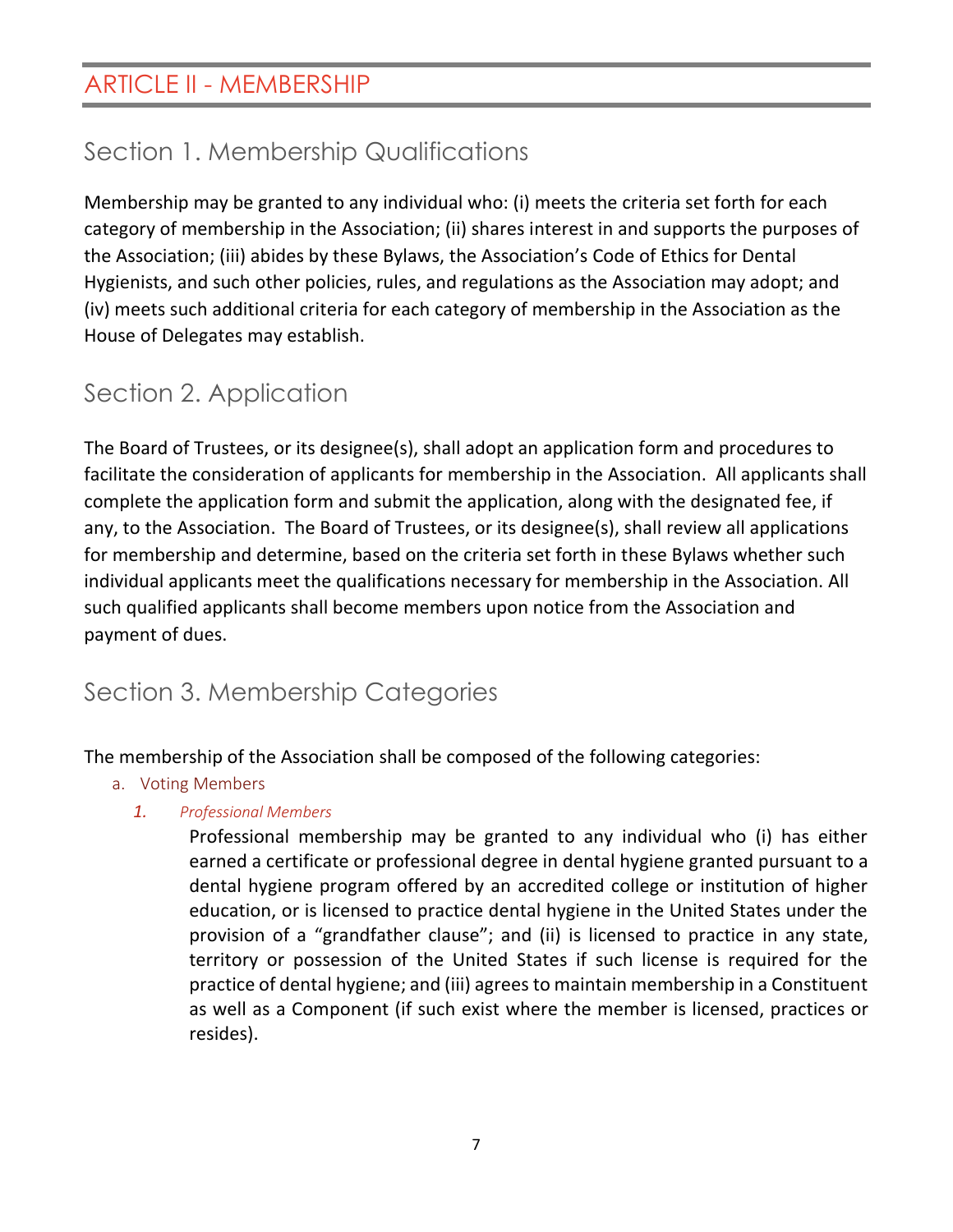#### *2. Senior Status*

Professional members who have reached their full retirement age as set by the Social Security Administration and have either been a Professional member of the Association for an aggregate total of thirty (30) years, or twenty-five (25) consecutive years may apply for Senior status.

#### *3. Members with Disabilities*

Professional members who are unable to work due to a verified disability may apply for Disabled status. All applications must be verified by the American Dental Hygienists' Association and must be accompanied by proof of eligibility each year.

#### *4. Life Members*

Life membership may be granted by the House of Delegates to any professional member who (i) has made significant contributions to the Association and the dental hygiene profession; (ii) submitted an application for Life membership to the Board of Trustees at least 30 days prior to the fall Board of Trustees meeting; (iii) is nominated by the Board of Trustees; and (iv) meets such other criteria as determined by the Board of Trustees from time to time. Notwithstanding the foregoing, all of the Association's Past Presidents completing a full term in office automatically shall be granted Life membership.

#### <span id="page-7-0"></span>b. Non-voting Members

#### *1. International Members*

International membership may be granted to any individual who (i) resides outside of the United States; and (ii) holds a valid license to practice as a dental hygienist.

#### *2. Student Members*

Student membership may be granted to any student (i) currently enrolled in an accredited dental hygiene program; or (ii) who has graduated from an accredited dental hygiene program and is currently pursuing a baccalaureate or graduate degree complementary to a career in dental hygiene in an accredited college or institution of higher education.

#### *3. Supporting Members*

Supporting membership may be granted to any licensed dental hygienist who (i) is not employed in a dental hygiene-related career; and (ii) agrees to maintain membership in a Constituent as well as a Component (if such exist where the member is licensed or resides).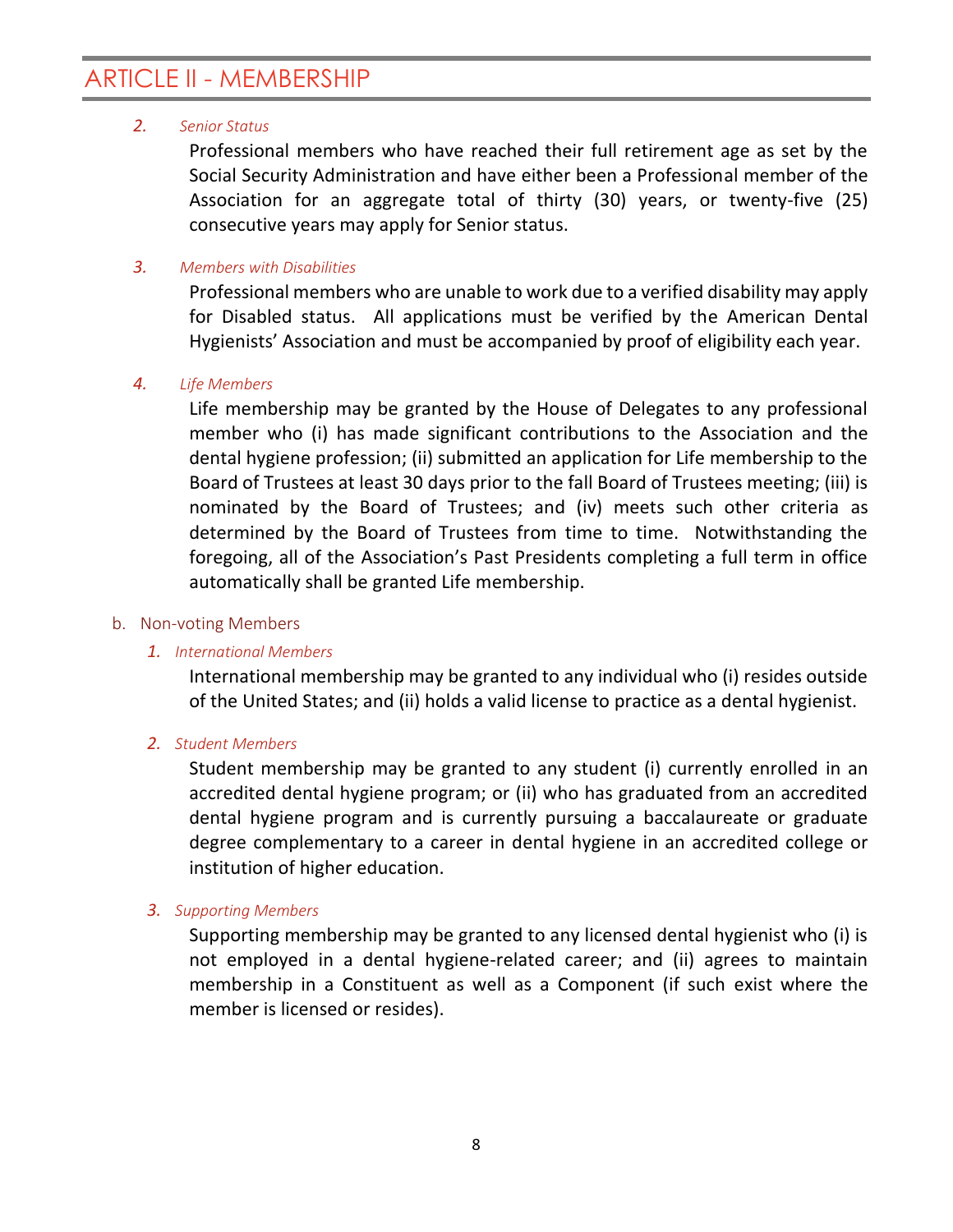#### *4. Honorary Members*

Honorary membership may be granted by the House of Delegates to any individual who (i) is not a dental hygienist; (ii) has made outstanding contributions to dental hygiene or dental health; and (iii) has been nominated by the Board of Trustees.

#### *5. Allied Members*

Allied membership may be granted to any individual who supports the purposes and mission of the Association and who is not otherwise qualified for any other class of membership.

#### *6. Corporate Members*

Corporate membership may be granted to any corporation, partnership, institution or organization that supports the Association's mission.

#### <span id="page-8-0"></span>Section 4. Rights and Duties

- a. All members shall be entitled to attend the member meetings and social functions of the Association.
- b. Only Voting Members may vote for the election of delegates to the House of Delegates, hold office in the Association, its constituents and components, and serve on the Board of Trustees and House of Delegates. Provided, however, one Student member shall be eligible to serve as a voting member of the House of Delegates as set forth in these Bylaws. Notwithstanding anything set forth to the contrary herein, the voting members' right to vote is specifically limited to elections of Delegates, and no other matter. Each eligible voting member shall have one (1) vote in the election of delegates.
- c. No individual member of the Association shall have the right to vote, without limitation, on the amendment of the Association's Articles of Incorporation, the merger or dissolution of the Association, or the amendment of its Bylaws.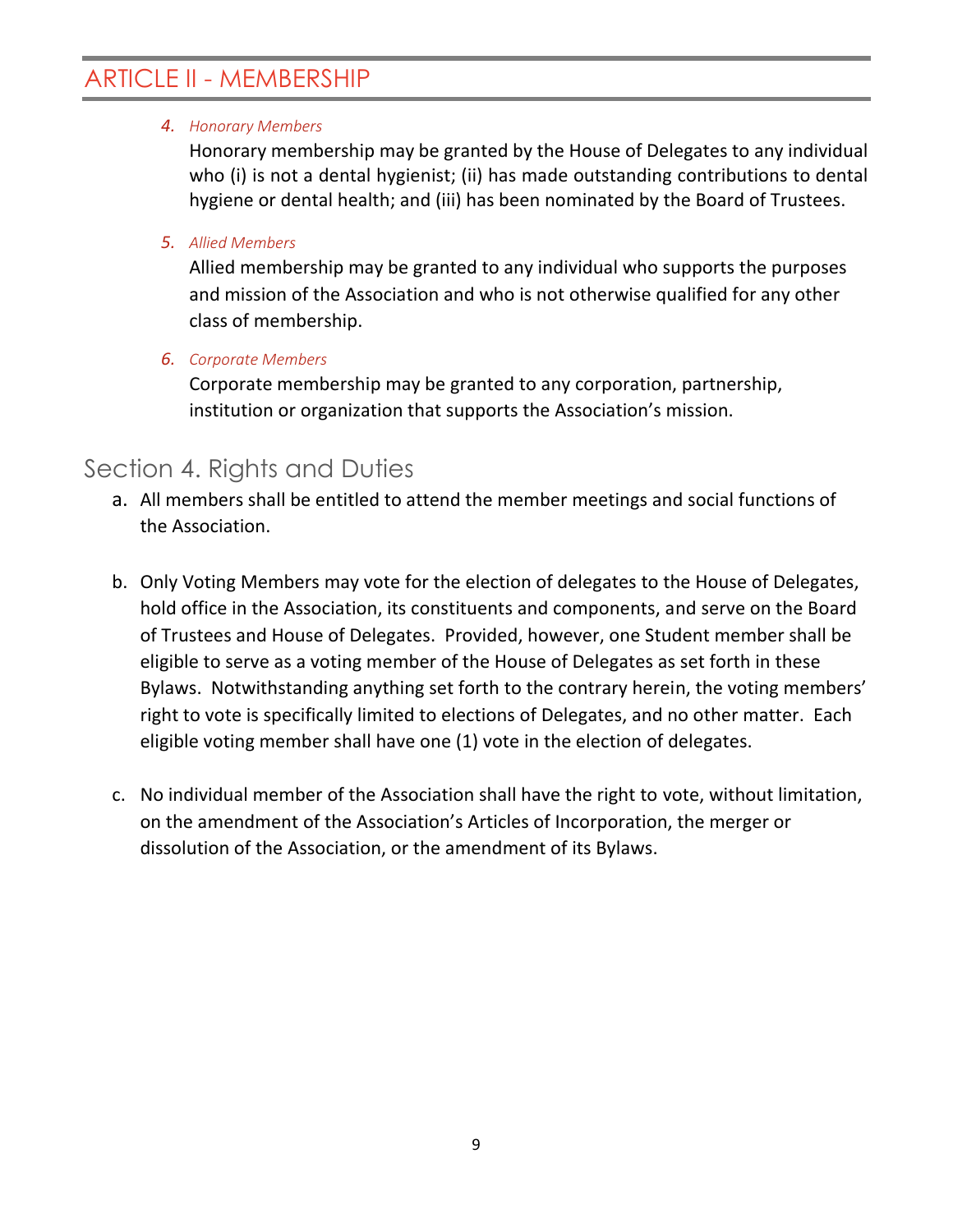# <span id="page-9-0"></span>Section 5. Disciplinary Action/Termination of Membership

#### <span id="page-9-1"></span>Grounds for Discipline

The Association may discipline a member for any of the following reasons:

- a. Failure to comply with these Bylaws, the Association's Code of Ethics for Dental Hygienists, or any other rules or regulations of the Association;
- b. Conviction of a felony or a crime related to, or arising out of, the practice of dental hygiene or involving moral turpitude;
- c. Suspension, revocation, or forfeiture by any state, province, or country of the member's right to practice as a dental hygienist; or
- d. Unprofessional conduct considered prejudicial to the best interests of, or inconsistent with, the purposes of the Association.

#### <span id="page-9-2"></span>Procedures

Discipline may include, but not be limited to, censure, suspension, probation, and expulsion. Disciplinary action may be taken provided that a statement of the charges shall have been sent by certified mail to the last recorded address of the member at least fifteen (15) days before final action is to be taken. This statement shall be accompanied by a notice of the time and place of the meeting at which the charges shall be considered, and the member shall have the opportunity to appear in person and/or to be represented by counsel and to present any defense to such charges before action is taken by the Association. Such disciplinary actions shall be conducted in accordance with procedures established by the Board of Trustees.

#### <span id="page-9-3"></span>Non-Payment of Dues

The membership of any member who is in default of payment of dues or assessments for more than 45 days, ceases to be a member of the Constituent, Component, or other organization required for membership in the Association, or otherwise becomes ineligible for membership, shall be terminated automatically, according to such rules or procedures as the Board of Trustees or their designee(s) shall establish, unless such termination is delayed by the Board of Trustees.

### <span id="page-9-4"></span>Section 6. Reinstatement

Members who have resigned or whose membership has been terminated for non-payment of dues or assessments may be reinstated upon (i) payment of dues and any assessments; (ii) application to the appropriate Constituent or to the Board of Trustees; and (iii) meeting such additional terms and conditions as may be established by the Board of Trustees.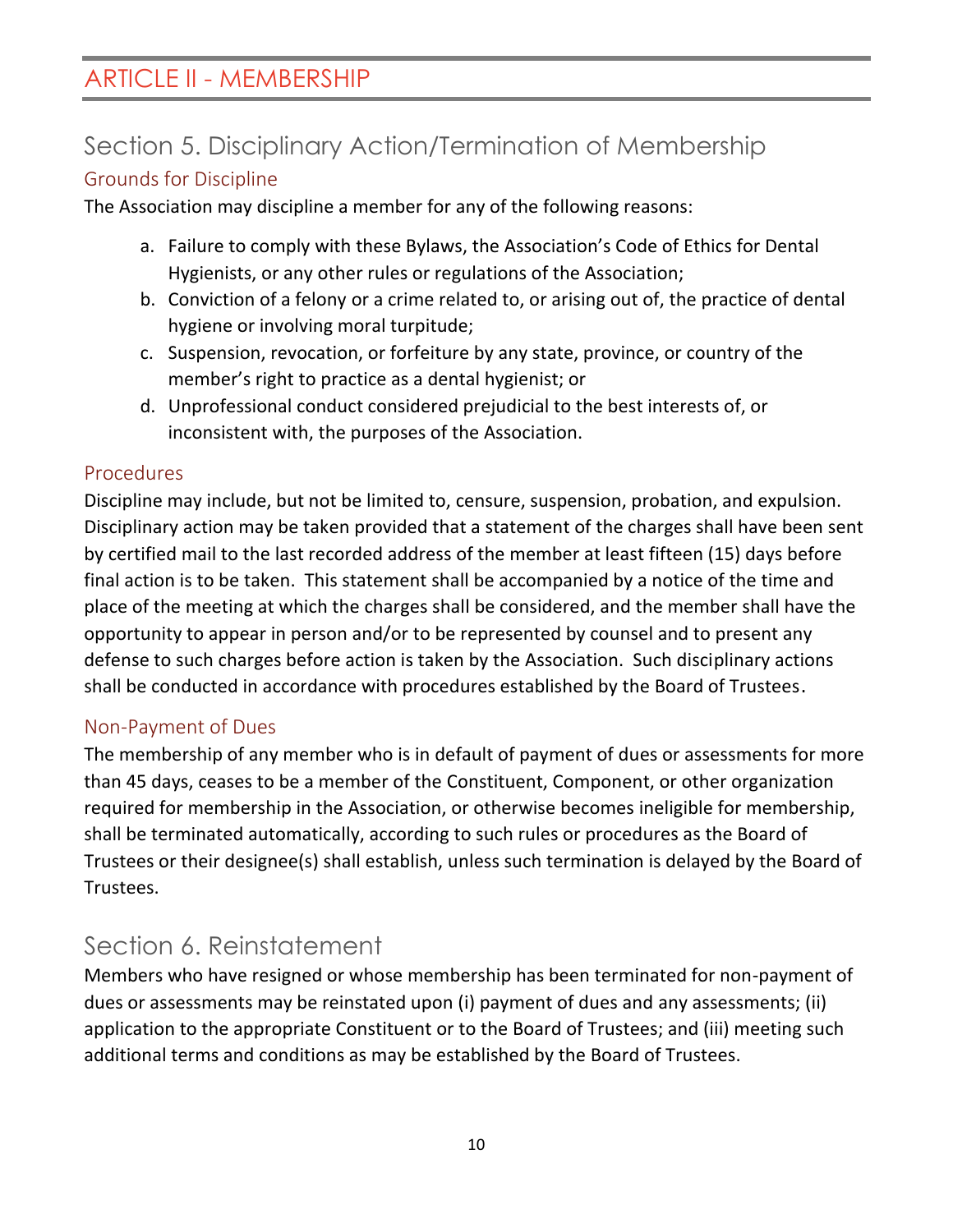## <span id="page-10-0"></span>ARTICLE III – DUES AND ASSESSMENTS

The initial and annual dues for all members of the Association, and the time for paying such dues and other assessments, if any, shall be determined by the Board of Trustees. Under special circumstances, the Board of Trustees, or its designee(s), may waive or reduce the annual dues and/or assessments for any member.

## <span id="page-10-1"></span>ARTICLE IV – MEMBERSHIP MEETINGS

### <span id="page-10-2"></span>Section 1. Annual Meeting

An annual meeting of the voting members of the Association shall be held at such time and place as shall be determined by the Board of Trustees.

### <span id="page-10-3"></span>Section 2. Special Meetings

Special meetings of the voting members of the Association may be called at the request of the President or any twelve (12) members of the Board of Trustees, or at the written request of two-thirds (2/3) of the Association's voting members. The time and place for holding special meetings shall be determined by the Board of Trustees.

## <span id="page-10-4"></span>Section 3. Notice

Notice of any annual or special meeting of the voting members shall state the time, date, place and purpose of the meeting and shall be delivered not more than sixty (60) and not less than five (5) days prior to the date of such meeting, unless otherwise required by applicable law.

### <span id="page-10-5"></span>Section 4. Quorum

The lesser of (i) ten percent (10%) of the voting members of the Association; or (ii) one hundred (100) eligible voting members of the Association shall constitute a quorum for the transaction of business at any duly called meeting of the voting members, provided that if less than a quorum is present, a majority of the voting members present may adjourn the meeting to another time without further notice.

## <span id="page-10-6"></span>Section 5. Manner of Acting

The act of a majority or more of the voting members present at a duly called meeting at which a quorum is present shall be the act of the members, unless the act of a greater number is required by law, the Articles of Incorporation, or these Bylaws.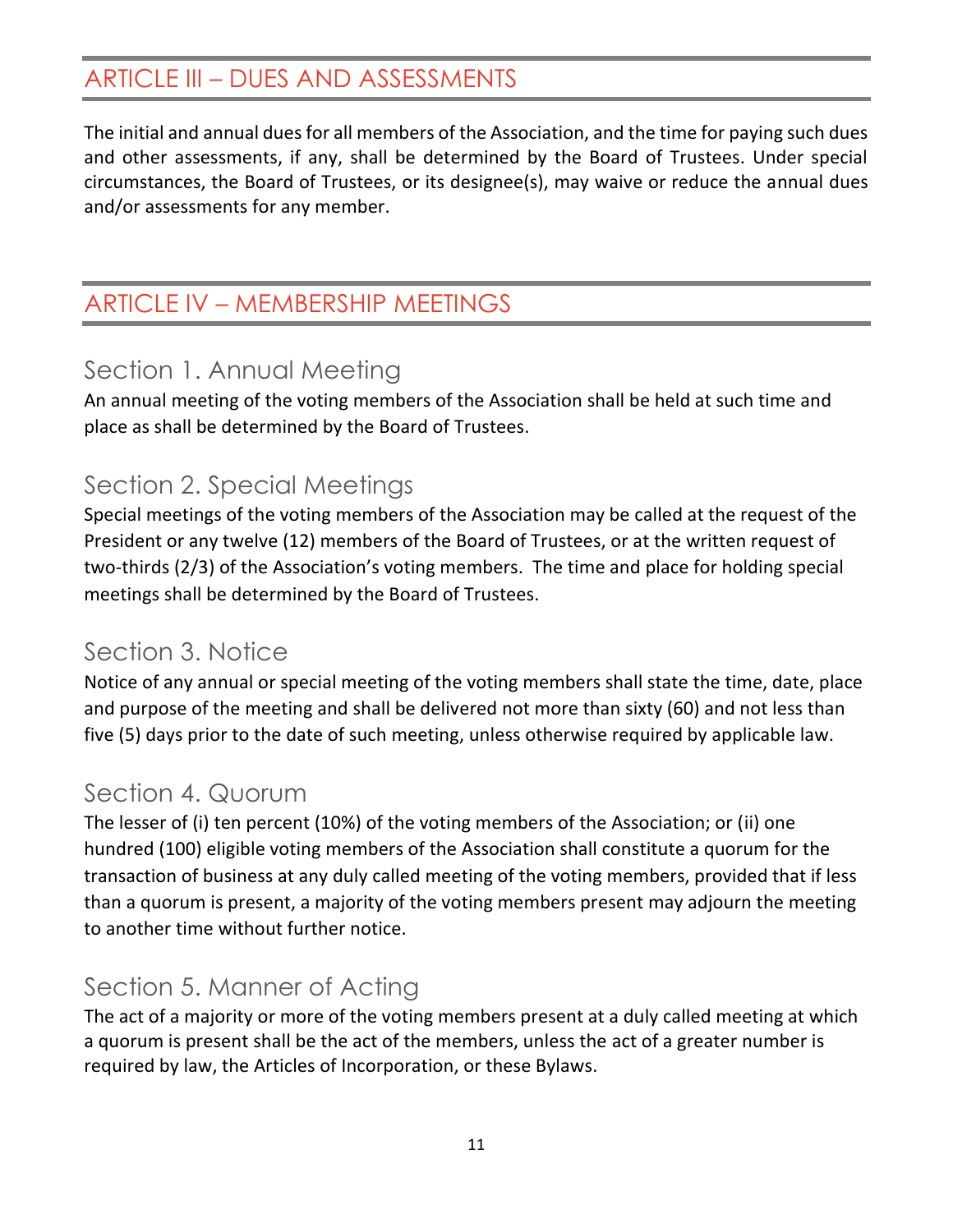## ARTICLE IV – MEMBERSHIP MEETINGS

#### <span id="page-11-0"></span>Section 6. Mail Vote

Voting by mail or electronic means shall be permitted to the full extent allowed by the Illinois General Not for Profit Corporation Act of 1986, as may be amended. A mail or electronic vote may be called by the Board of Trustees.

# <span id="page-11-1"></span>ARTICLE V – BOARD OF TRUSTEES

## <span id="page-11-2"></span>Section 1. Authority and Responsibility

The affairs of the Association shall be managed by the Board of Directors (which shall be referred to in these Bylaws as the "Board of Trustees"), which shall have supervision, control and direction of the Association, shall determine its business policies or changes therein within the limits of these Bylaws, shall actively promote its purposes, and shall have discretion in the disbursement of its funds. The Board of Trustees shall act for and on behalf of the House of Delegates between sessions of the House of Delegates to establish interim policy. The Board of Trustees may adopt such rules and regulations for the conduct of its business as shall be deemed advisable and may, in the execution of the powers granted, appoint such agents as it may consider necessary. The Board of Trustees shall provide reports to the House of Delegates.

## <span id="page-11-3"></span>Section 2. Composition

The Board of Trustees shall be composed of seventeen (17) members as follows: the President, President-Elect, Vice President, Treasurer, Immediate Past President, and one (1) member elected from each of the twelve (12) Districts (as defined below) (collectively, the "District Trustees").

## <span id="page-11-4"></span>Section 3. Invited Participants

The Chief Executive Officer shall be invited to attend and participate, without vote, in all regular and special meetings of the Board of Trustees and may be invited to attend meetings held in Executive Session.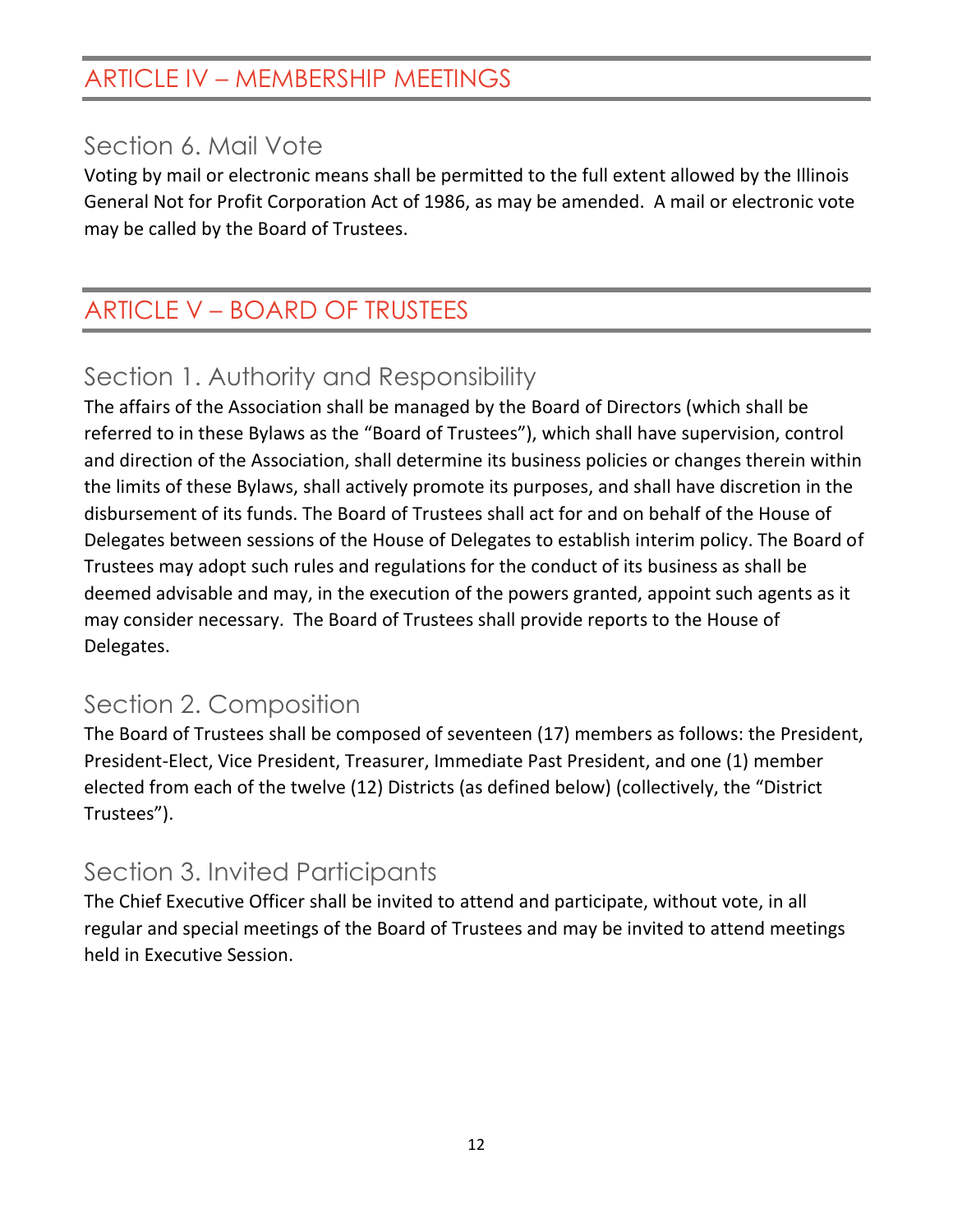## ARTICLE V – BOARD OF TRUSTEES

## <span id="page-12-0"></span>Section 4. Districts

The Association's Constituents and Components shall be divided into districts, with geographic boundaries as determined by the Board of Trustees.

## <span id="page-12-1"></span>Section 5. Qualifications

Only voting members shall be eligible to serve on the Board of Trustees. District Trustees must be members of a Constituent located within the District that they have been elected to represent.

## <span id="page-12-2"></span>Section 6. Election of District Trustees

District Trustees shall be elected by the Delegates of the Constituents representing the District in the House of Delegates. Elections shall be held pursuant to rules and procedures determined by the Board of Trustees (i) during the annual session of the House of Delegates or; (ii) at a District meeting or caucus held preceding the annual session of the House of Delegates. Oddnumbered Districts shall elect District Trustees in odd-numbered years; and even-numbered Districts shall elect District Trustees in even-numbered years.

## <span id="page-12-3"></span>Section 7. Terms

- A. District Trustees shall serve a two (2) year term, or until such time as their successors are duly elected, qualified, and assume their position, and may not serve more than two (2) consecutive terms. Trustees serving more than half of a full term shall be deemed to have served a full term in office for purposes of term limits.
- B. The President, President-Elect, Vice President, Treasurer, Immediate Past President and District Trustee shall remain on the Board of Trustees for the duration of their term in office.
- C. All terms shall begin at the conclusion of the installation of the Board of Trustees during the 3rd House of Delegates Meeting.

## <span id="page-12-4"></span>Section 8. Regular Meetings

The Board of Trustees may take action to set the time, date, and place for the holding of a regular annual meeting of the Board of Trustees and additional regular meetings of the Board of Trustees without other notice than such action.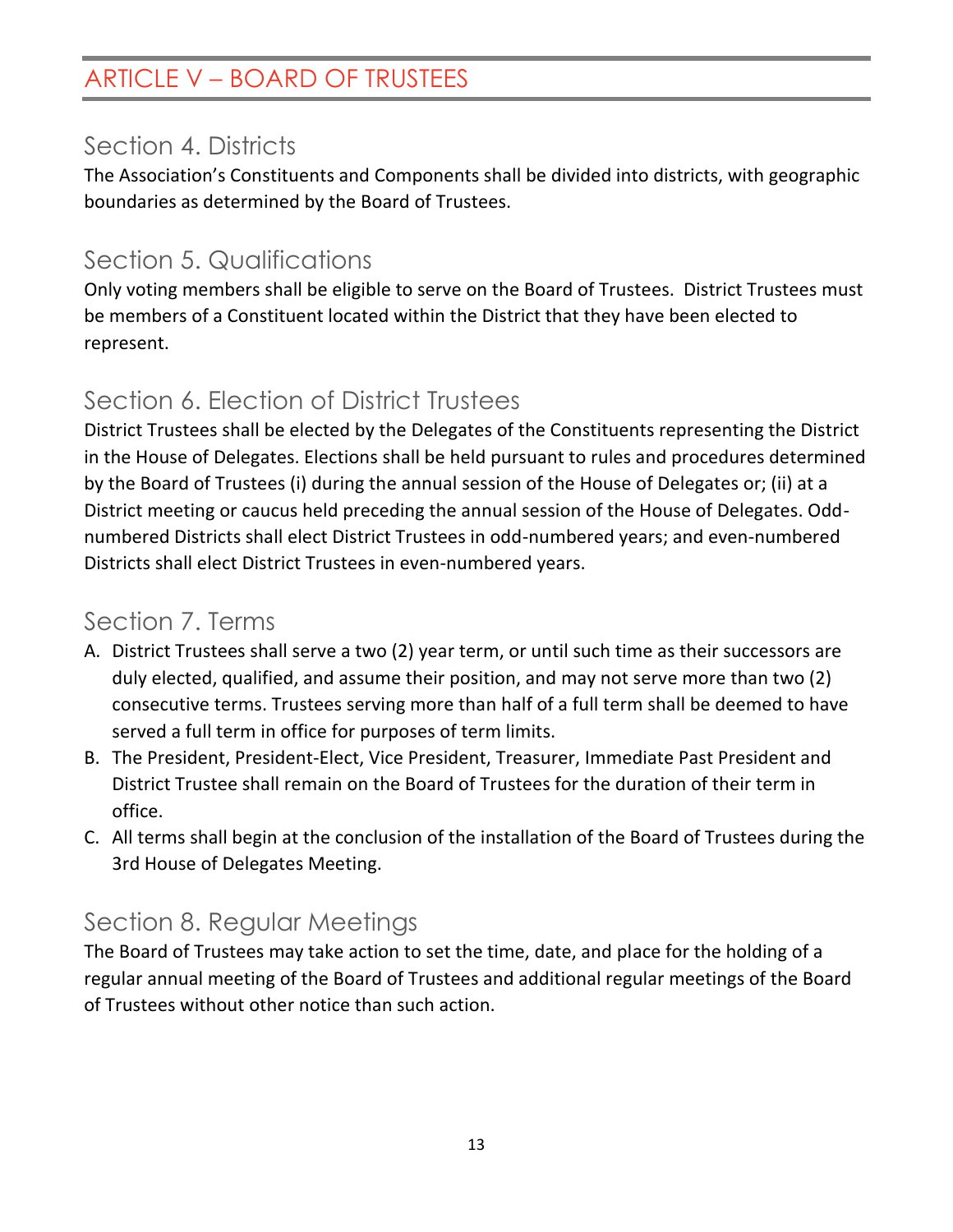## ARTICLE V – BOARD OF TRUSTEES

## <span id="page-13-0"></span>Section 9. Special Meetings

Special meetings of the Board of Trustees may be called by, or at the request of the President or upon a written request to the Chief Executive Officer of five (5) members of the Board of Trustees. Notice of any special meeting of the Board of Trustees shall state the time, date, and place of the meeting and shall be delivered at least five (5) days prior to the date of such meeting. Attendance of a Trustee at any meeting shall constitute a waiver of notice of such meeting except where a Trustee attends a meeting for the express purpose of objecting to the transaction of any business because the meeting is not lawfully called and convened.

## <span id="page-13-1"></span>Section 10. Meeting by Conference Call

Any action to be taken at a meeting of the Board of Trustees or any committee thereof may be taken through the use of a conference telephone or other communications equipment by means of which all persons participating in the meeting can communicate with each other. Participation in such a meeting shall constitute presence in person at the meeting of the persons so participating. Notwithstanding anything set forth to the contrary in these Bylaws, notice of any meeting to be held by conference call (whether regular or special) may be delivered a minimum of forty-eight (48) hours prior to the meeting.

### <span id="page-13-2"></span>Section 11. Quorum

A majority of the Board of Trustees shall constitute a quorum for the transaction of business at any duly called meeting of the Board of Trustees; provided that when less than a quorum is present at said meeting, a majority of the Board of Trustees members present may adjourn the meeting to another time without further notice.

## <span id="page-13-3"></span>Section 12. Manner of Acting

The act of a majority of Trustees present at a duly called meeting at which a quorum is present shall be the act of the Board of Trustees, unless the act of a greater number is required by law, the Articles of Incorporation, or these Bylaws.

# <span id="page-13-4"></span>Section 13. Action by Written Consent

Any action requiring a vote of the Board of Trustees may be taken without a meeting if consent in writing, setting forth the action taken, is signed by all of the members of the Board of Trustees entitled to vote with respect to the subject matter thereof.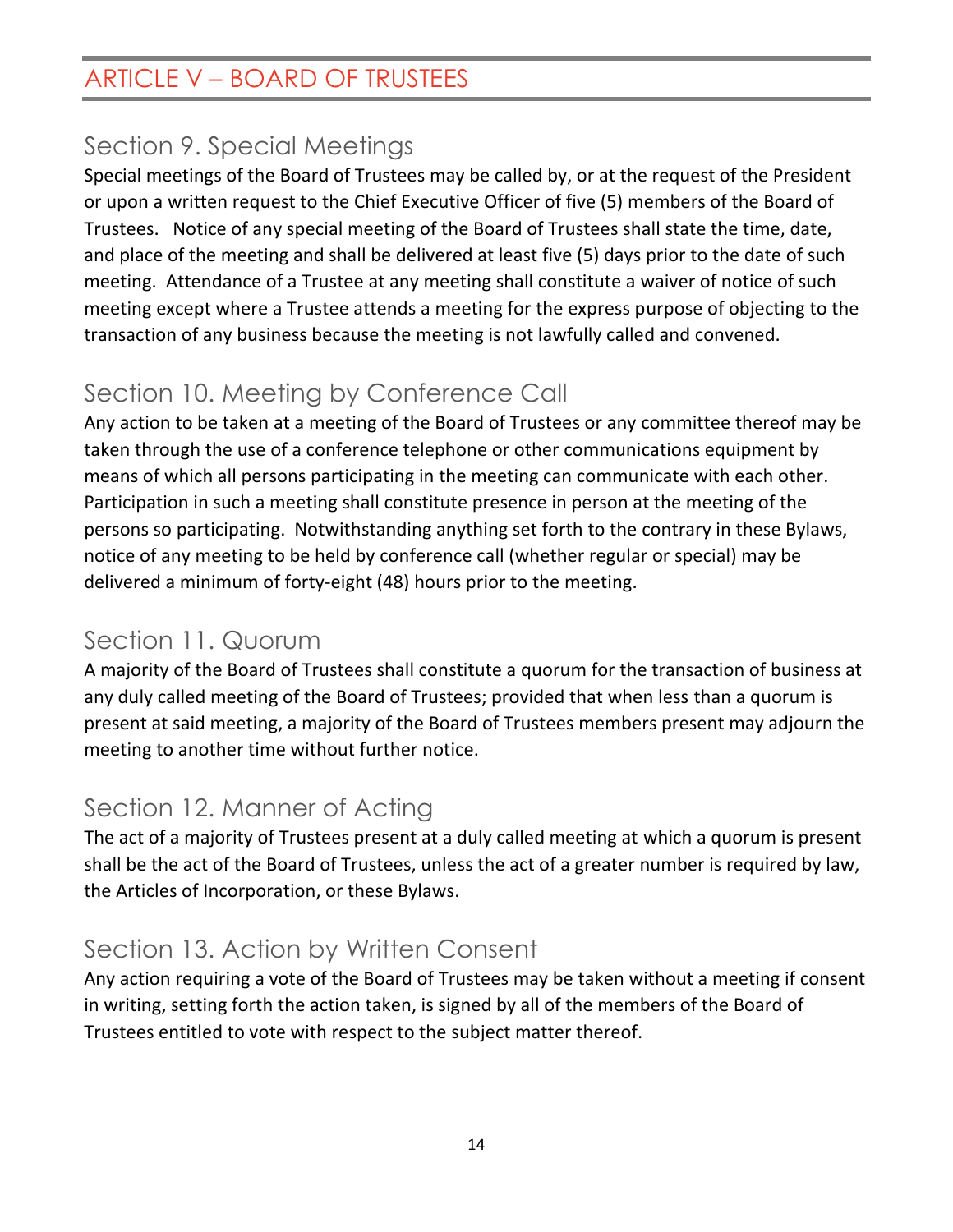# ARTICLE V – BOARD OF TRUSTEES

## <span id="page-14-0"></span>Section 14. Resignation and Removal

Any district trustee may resign at any time by giving written notice to the Chief Executive Officer. In addition, any district trustee may be removed by a majority vote of the persons entitled to elect such Trustee, whenever, in their judgment, the best interests of the Association would be served by such removal.

### <span id="page-14-1"></span>Section 15. Vacancies

Vacancies in any District Trustee position shall be filled by the President, after consultation with the presidents of the constituents represented by such District Trustee, without undue delay. A District Trustee appointed pursuant to this Section shall hold their position for the remainder of the original term for which she or he was appointed to fill.

# <span id="page-14-2"></span>ARTICLE VI – OFFICERS

## <span id="page-14-3"></span>Section 1. Officers

The officers of the Association shall be a President, President-Elect, Vice President, Treasurer, Immediate Past President, and Speaker of the House (collectively, "Officers"). No two (2) offices may be held simultaneously by the same person.

## <span id="page-14-4"></span>Section 2. President

The President shall be the principal elected officer of the Association and shall, in general, supervise all of the business affairs of the Association, subject to the direction and control of the Board of Trustees, by communicating with the Chief Executive Officer as necessary regarding the business of the Association. The President shall be a member, without vote, of all councils and committees, except as otherwise provided by these Bylaws. The President shall, in general, perform all duties customarily incident to the office of President and such other duties as may be prescribed by the Board of Trustees. The President shall succeed to the office of Immediate Past President upon expiration of the President's term of office.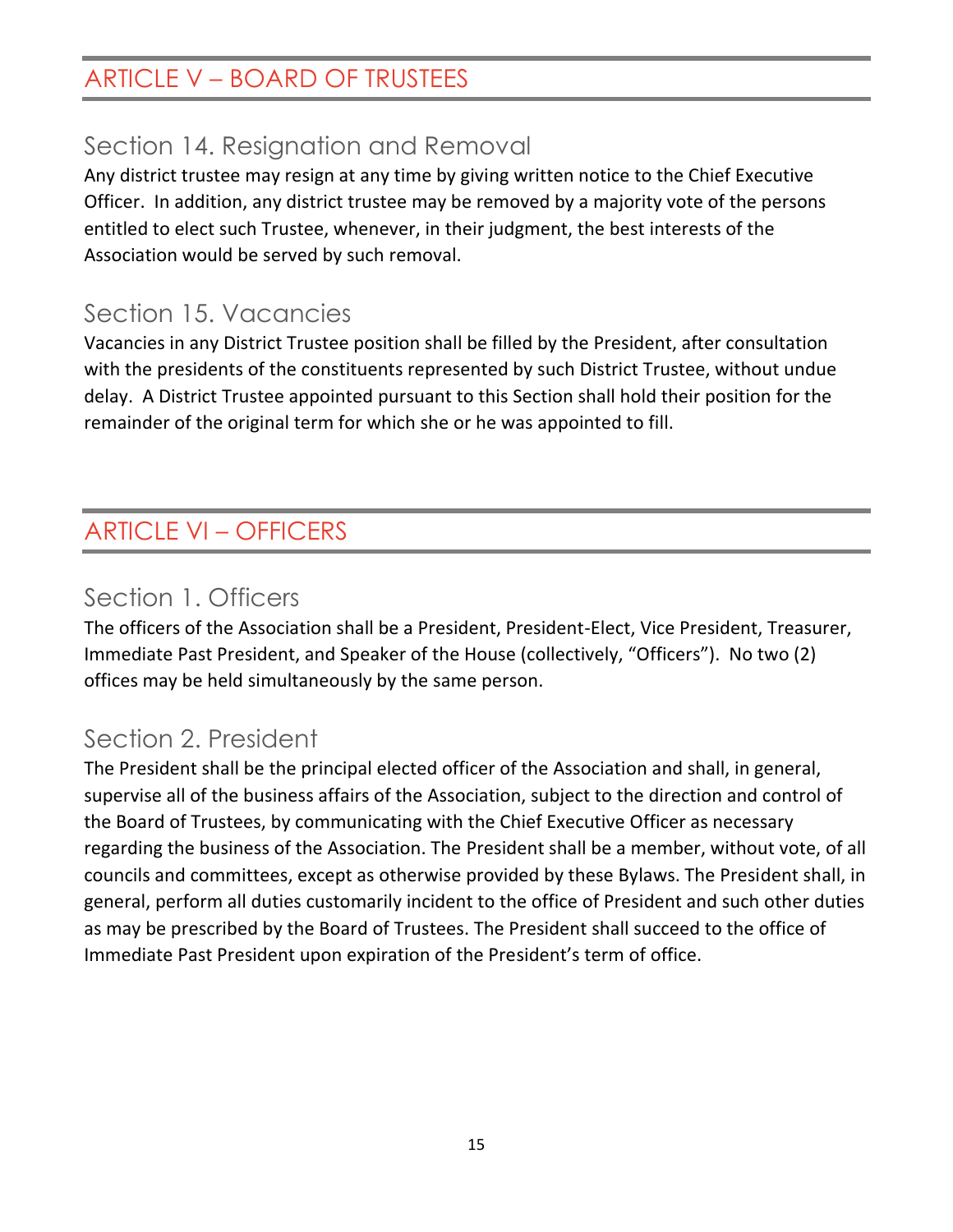## ARTICLE VI – OFFICERS

### <span id="page-15-0"></span>Section 3. President-Elect

The President-Elect shall assist the President and shall substitute for the President when required. The President-Elect shall be a member, without vote, of all councils and committees, except as otherwise provided by these Bylaws. The President-Elect shall, in general, perform all duties customarily incident to the office of President-Elect and such other duties as may be prescribed by the Board of Trustees. The President-Elect shall succeed to the office of President upon expiration of the President's term of office, and in the event of the death, resignation, removal, or incapacity of the President.

### <span id="page-15-1"></span>Section 4. Vice President

The Vice President shall have such duties as may be assigned by the President or the Board of Trustees.

### <span id="page-15-2"></span>Section 5. Treasurer

The Treasurer shall be the principal financial officer of the Association and shall have charge of and be responsible for the maintenance of adequate books of account for the Association; shall have charge and custody of all funds and securities of the Association, and be responsible therefore, and for the receipt and disbursement thereof; shall deposit all funds and securities of the Association in such banks, trust companies or other depositories as shall be selected in accordance with the provisions of these Bylaws. The duties of the Treasurer may be assigned by the Board of Trustees in whole or in part to the Chief Executive Officer, or his or her designee(s).

## <span id="page-15-3"></span>Section 6. Immediate Past President

The Immediate Past President shall have such duties as may be assigned by the President or the Board of Trustees.

## <span id="page-15-4"></span>Section 7. Speaker of the House

The Speaker of the House shall be the presiding officer at the annual session of the House of Delegates, shall consult with the President and Chief Executive Officer as necessary for the orderly operation of the House of Delegates, and shall perform such other duties as may be prescribed by the Board of Trustees.

### <span id="page-15-5"></span>Section 8. Qualifications for Office

Only voting members are eligible to hold office.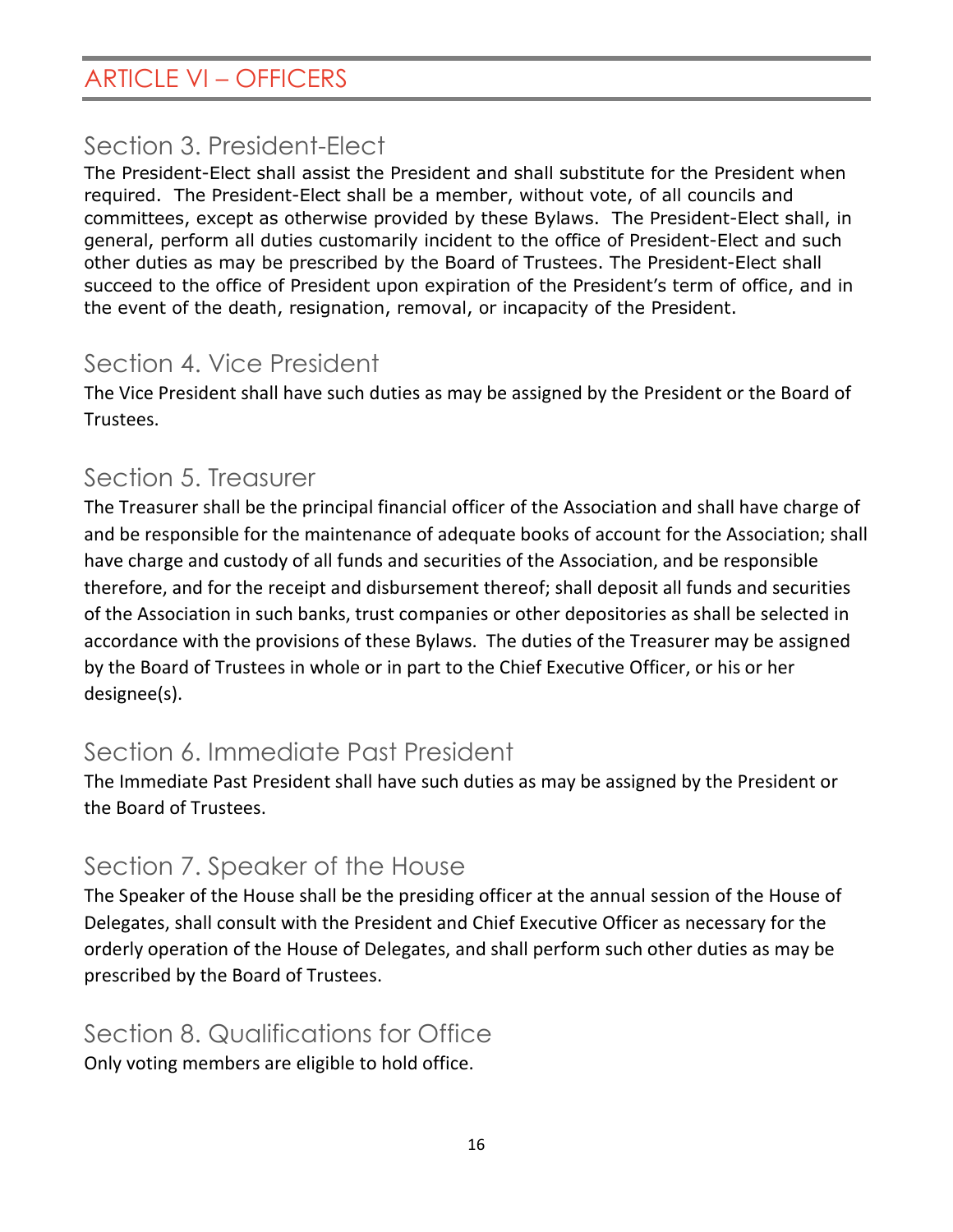## ARTICLE VI – OFFICERS

### <span id="page-16-0"></span>Section 9. Term

- a. The President, President-Elect, Vice President and Immediate Past President shall serve a one (1) year term in office, or until such time as their successors are duly elected, qualified, and take office.
- b. The Treasurer and Speaker of the House shall serve a two (2) year term in office, or until such time as their successors are duly elected, qualified, and take office.
- c. Officers may not serve more than two (2) consecutive terms in office. Officers serving more than half of a full term shall be deemed to have served a full term in office.

### <span id="page-16-1"></span>Section 10. Election

- a. The President-Elect and Vice President shall be elected annually by the House of Delegates at a meeting of the House of Delegates at which the election of Officers is in the regular order of business.
- b. The Treasurer and the Speaker of the House shall be elected by the House of Delegates at a meeting of the House of Delegates at which the election of Officers is in the regular order of business. The Treasurer shall be elected in odd-numbered years, and the Speaker of the House shall be elected in even-numbered years.
- c. In the event that no candidate receives a majority of the votes cast, the vote shall be conducted again with only the two candidates receiving the highest number of votes eligible for election.
- d. Officers shall take office at the conclusion of the installation of the Board of Trustees during the 3rd House of Delegates Meeting at which they are elected.

## <span id="page-16-2"></span>Section 11. Resignation and Removal of Officers

Any officer may resign at any time by giving written notice to the Chief Executive Officer. In addition, any officer may be removed by a majority vote of the persons entitled to elect such officer, whenever, in their judgment, the best interests of the Association would be served by such removal. Such removal shall be without prejudice to the contract rights, if any, of the person so removed. Election of an officer or agent shall not of itself create any contract rights.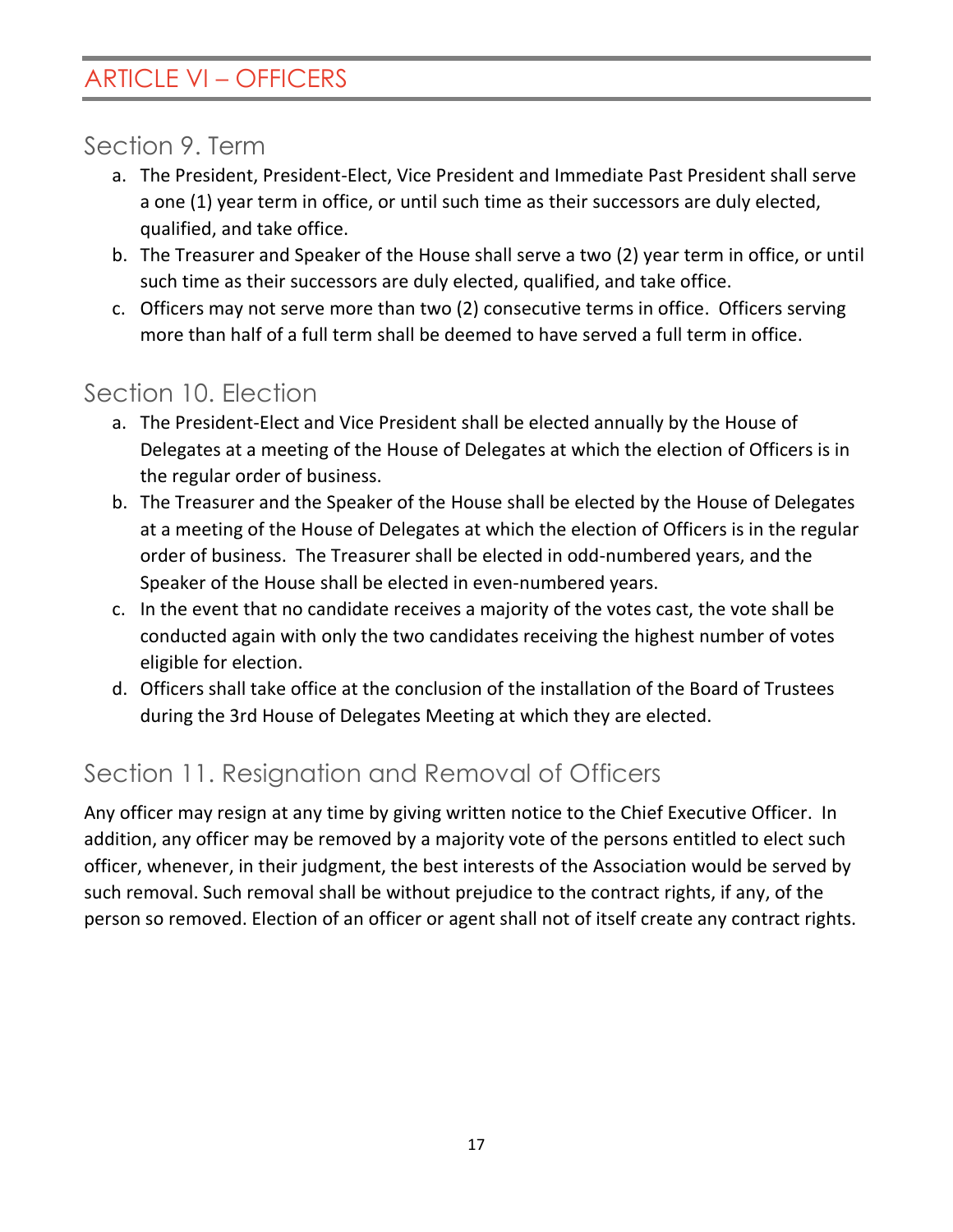## ARTICLE VI – OFFICERS

## <span id="page-17-0"></span>Section 12. Officer Vacancies

Vacancies in any office shall be filled by the President without undue delay, provided, however, the President-Elect automatically shall succeed to the office of President in the event of the death, resignation, removal, or incapacity of the President and the office of President-Elect shall remain vacant until the next meeting of the House of Delegates. In the event the President-Elect position is vacant at such time as there becomes a vacancy in the office of President, the Board of Trustees immediately shall fill the office of President and such appointee shall hold office until the next meeting of the House of Delegates. Except as otherwise set forth herein, an officer appointed pursuant to this Section shall hold such office for the remainder of the original term for which she or he was appointed to fill.

## <span id="page-17-1"></span>ARTICLE VII – CHIEF EXECUTIVE

The administrative and day-to-day operation of the Association shall be the responsibility of a salaried staff head or firm employed or appointed by, and responsible to, the Board of Trustees. The salaried staff head or, in the case of a firm, chief staff officer retained by the firm shall have the title of "Chief Executive Officer." The Chief Executive Officer shall have the authority to execute contracts on behalf of the Association and as approved by the Board of Trustees. The Chief Executive Officer shall perform the duties normally expected of the secretary of an Illinois not-for-profit corporation, including seeing that all notices are duly given in accordance with applicable law, the Articles of Incorporation, and these Bylaws; being custodian of the corporate records; keeping minutes of the meetings of the Board of Trustees; and keeping a record of the mailing address of each member of the Association. The Chief Executive Officer may carry out such other duties as may be specified by the Board of Trustees. The Chief Executive Officer shall employ and may terminate the employment of members of the staff necessary to carry out the work of the Association. The Chief Executive Officer shall be invited to attend and participate, without vote, in all meetings of the Association's Board of Trustees (except those held in executive session), House of Delegates, committees and councils, except as otherwise provided by these Bylaws. The Chief Executive Officer may be invited to attend meetings held in Executive Session.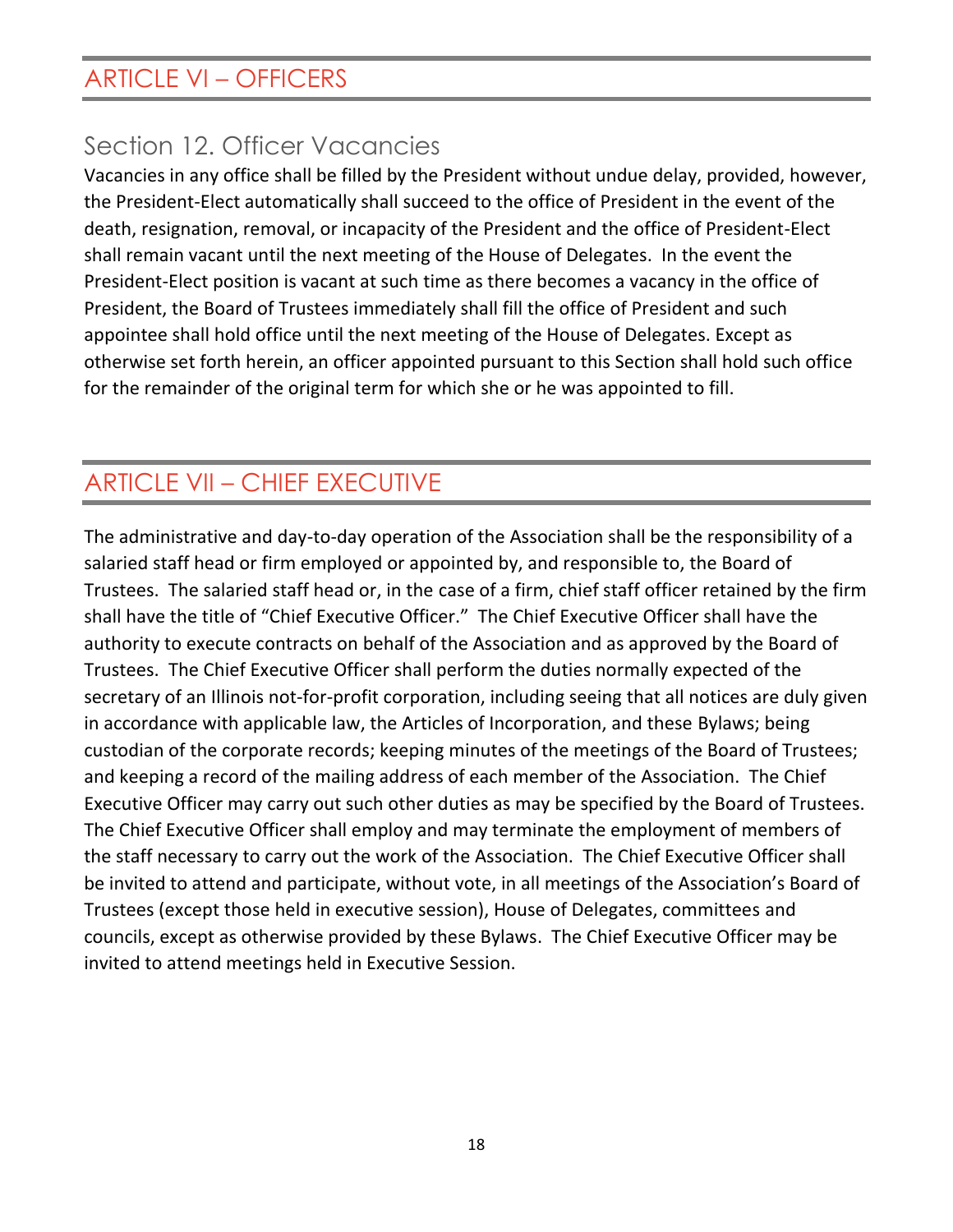## <span id="page-18-0"></span>ARTICLE VIII – HOUSE OF DELEGATES

## <span id="page-18-1"></span>Section 1. Authority and Responsibility

The House of Delegates shall be the principal body within the Association responsible for establishing policy for the association and providing direction for matters relating to the practice of dental hygiene. In addition to such other duties set forth in these Bylaws, the House of Delegates shall:

- a. Amend, alter, or repeal the Bylaws in accordance with Article XVI of these Bylaws;
- b. Vote on all matters properly brought before the House of Delegates;
- c. Adopt and amend the code of ethics governing the professional conduct of Association's members;
- d. Solicit, process, and communicate membership needs to the Board of Trustees;
- e. Participate in the Association's strategic planning;
- f. Elect members to serve on committees established by the House of Delegates.
- g. Elect officers of the Association

# <span id="page-18-2"></span>Section 2. Composition

- <span id="page-18-3"></span>a. Voting Members
- 1. The House of Delegates shall consist of one (1) delegate ("Delegate") and one (1) alternate delegate ("Alternate") from each Constituent plus one hundred (100) additional Delegates and one hundred (100) additional alternates to be allocated amongst the Constituents in accordance with a formula adopted by the House of Delegates which shall be a ratio of voting members within a Constituent to the total number of the Association's voting members, determined according to the Association's membership as of the last day of the fiscal year preceding the annual session. Delegates and Alternates will be elected by the voting members belonging to the Constituents to be represented by such Delegates and Alternates pursuant to procedures established by the Constituents and approved by the House of Delegates.
- 2. One Student Delegate (as defined below) shall have the right to vote during all sessions of the House of Delegates ("Voting Student Delegate"). The Voting Student Delegate shall be elected by and from among the Student Delegates. The Student Delegate receiving the highest number of votes shall serve as the Voting Student Delegate, and the Student Delegate receiving the second highest number of votes shall serve as the Alternate Voting Student Delegate.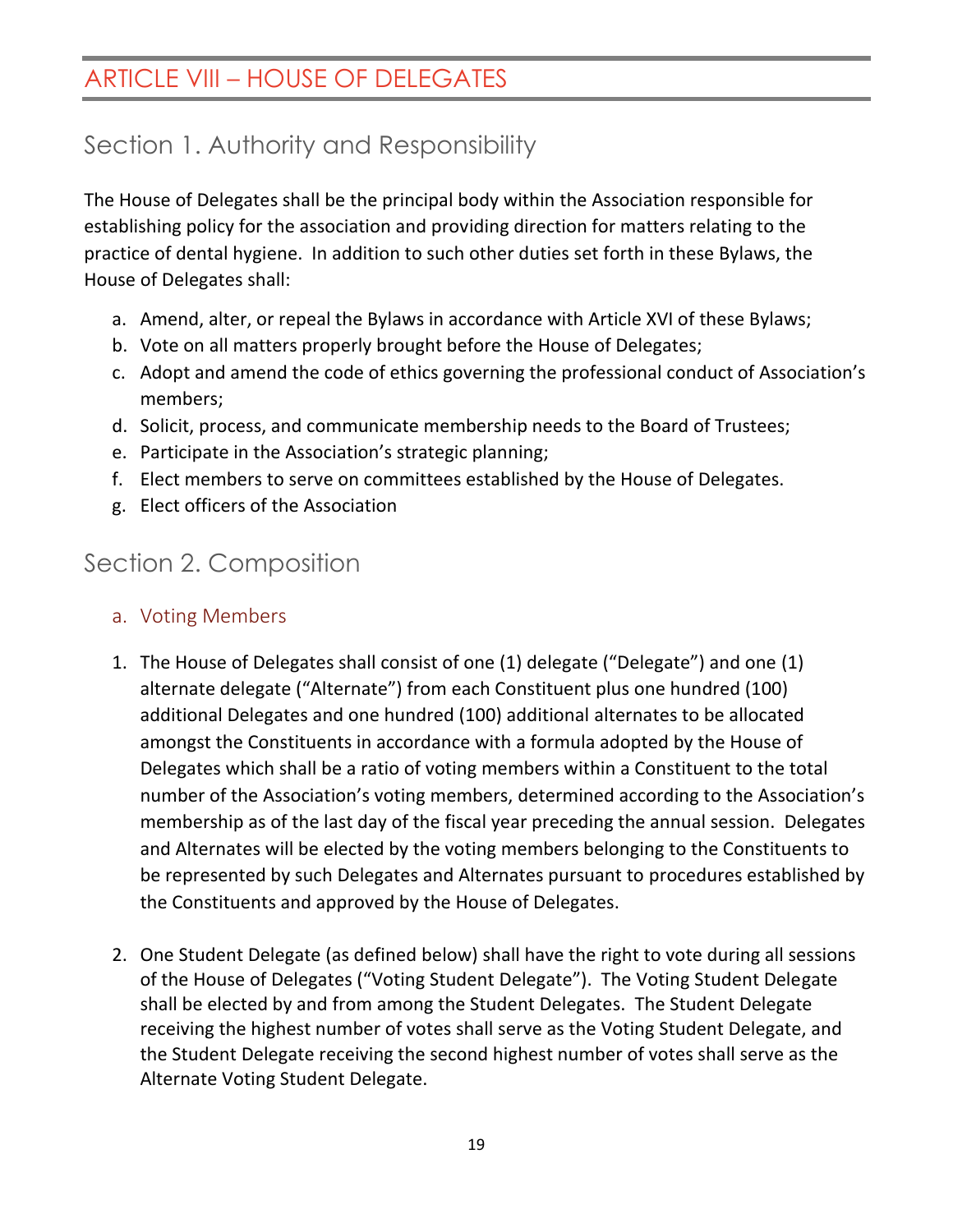## ARTICLE VIII – HOUSE OF DELEGATES

#### b. Non-voting Members

<span id="page-19-0"></span>The Association's Officers, members of the Board of Trustees, and the Sergeant-at-Arms shall be *ex-officio* members, without the right to vote, of the House of Delegates. Each District shall appoint one Student member to serve as a non-voting Delegate to the House of Delegates ("Student Delegates"). Student Delegates will be appointed by the Districts pursuant to procedures established by the House of Delegates.

# <span id="page-19-1"></span>Section 3. Qualifications for Delegates and Alternate Delegates

All Delegates and Alternate Delegates must be voting members of the Association in good standing. Student Delegates must be Student members in good standing. The Association's Officers and members of the Board of Trustees may not serve as Delegates or Alternate Delegates.

# <span id="page-19-2"></span>Section 4. Appointment of Delegates and Alternate Delegates

All Constituents entitled to representation in the House of Delegates must submit the name of their Delegates and Alternate Delegates to the House of Delegates or their designee(s) no less than sixty (60) days prior to each annual session of the House of Delegates.

#### <span id="page-19-3"></span>Section 5. Terms for Delegates and Alternate Delegates

Delegates and Alternate Delegates shall serve a one (1) year term, or until such time as their successors are appointed and take their position, subject to such term limits as may be imposed by the House of Delegates.

### <span id="page-19-4"></span>Section 6. Annual Session

The House of Delegates shall hold a regular annual session in conjunction with the Association's annual meeting.

## <span id="page-19-5"></span>Section 7. Special Sessions

Special sessions of the House of Delegates may be called (i) by the Speaker of the House, provided such request must be presented during the annual session of the House of Delegates, include the specific purpose for such special session, and be approved by a two-thirds (2/3) vote of the Delegates present and voting at such annual session; or (ii) upon written petition presented to the Chief Executive Officer by a majority of the Constituents represented in the House of Delegates stating the place, time, and purpose for which such session is requested, provided, however, such request must be made at least sixty (60) days prior to the date specified in the request for such special session. Business conducted at any special session shall be limited to the specific purpose stated in the request for such session, and any such additional business as approved by the Board of Trustees.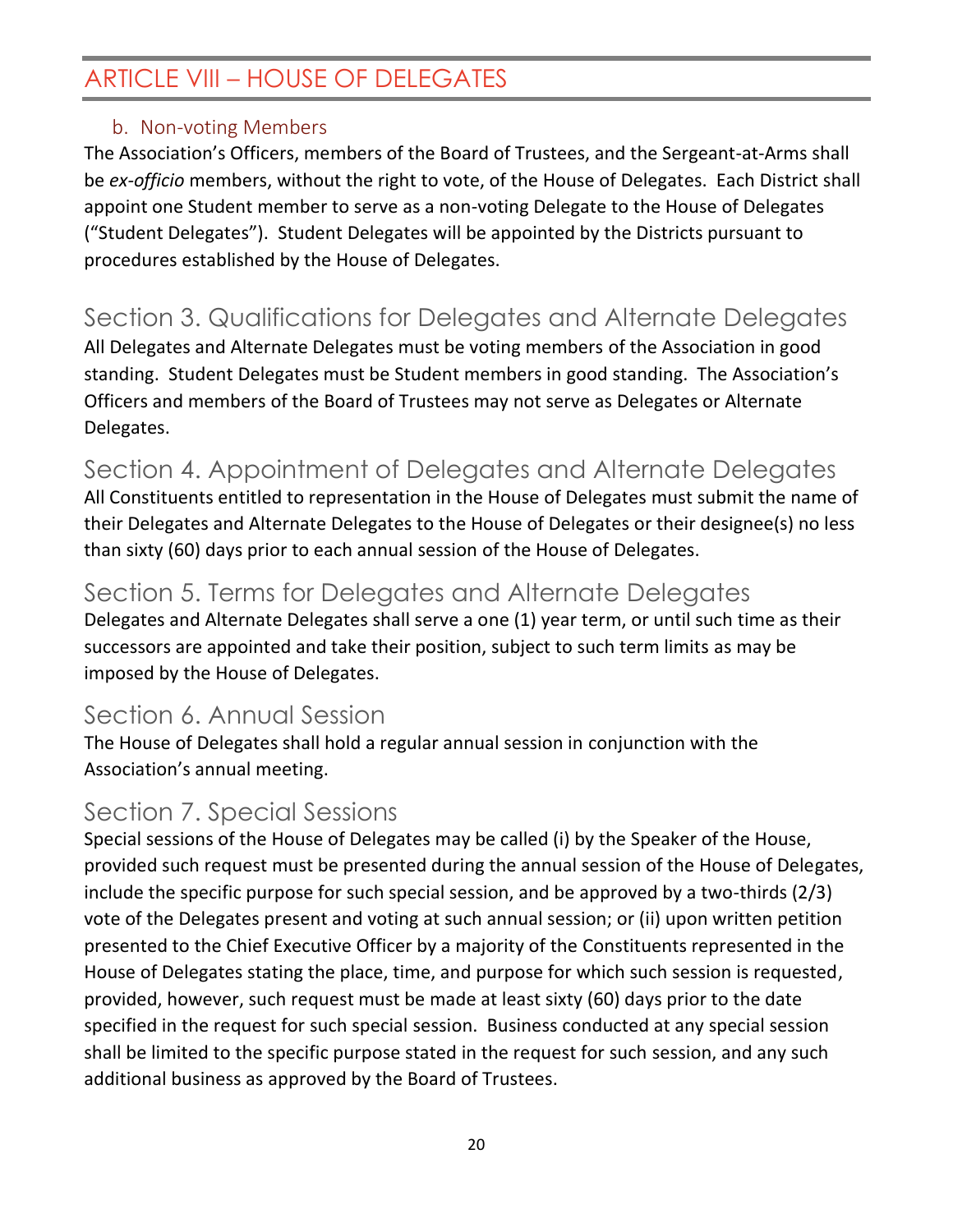## ARTICLE VIII – HOUSE OF DELEGATES

## <span id="page-20-0"></span>Section 8. Notice

Notice of any annual or special session of the House of Delegates shall state the time, date, place and purpose of the session and shall be published either in print or on the Association's Web site at least thirty (30), and no more than sixty (60) days prior to the date of the session, unless otherwise required by the procedures established by the House of Delegates.

## <span id="page-20-1"></span>Section 9. Quorum

The presence of seventy-seven (77) Delegates shall constitute a quorum for the transaction of business at any duly called session of the House of Delegates; provided that when less than a quorum is present at said session, a majority of the Delegates present may adjourn the session to another time without further notice.

## <span id="page-20-2"></span>Section 10. Manner of Acting

The act of a majority of Delegates present at a duly called session at which a quorum is present shall be the act of the House of Delegates, unless the act of a greater number is required by law, the Articles of Incorporation, or these Bylaws.

# <span id="page-20-3"></span>Section 11. Attendance/Exercise of Voting Rights

Both Delegates and Alternates shall have the right to attend all sessions of the House of Delegates. Only Delegates shall have the right to vote. Alternates shall have no right to vote, provided, however, in the event the Delegate appointed to represent a particular Constituent is absent at any session of the House of Delegates, the Alternate appointed to represent such Constituent shall have the right to vote in place of the Delegate.

## <span id="page-20-4"></span>Section 12. Resignation and Removal of Delegates and Alternate Delegates

Any Delegate or Alternate Delegate may resign at any time by giving written notice to the Chief Executive Officer. In addition, any Delegate or Alternate Delegate may be removed by the Constituent entitled to appoint such Delegate, whenever, in its judgment, the best interests of the Association would be served by such removal.

# <span id="page-20-5"></span>Section 13. Vacancies

In the event of the death, resignation, removal, or incapacity of a Delegate or Alternate Delegate, the Constituent represented by such Delegate or Alternate Delegate shall name a qualified member to serve until the conclusion of such Delegate or Alternate Delegate's term.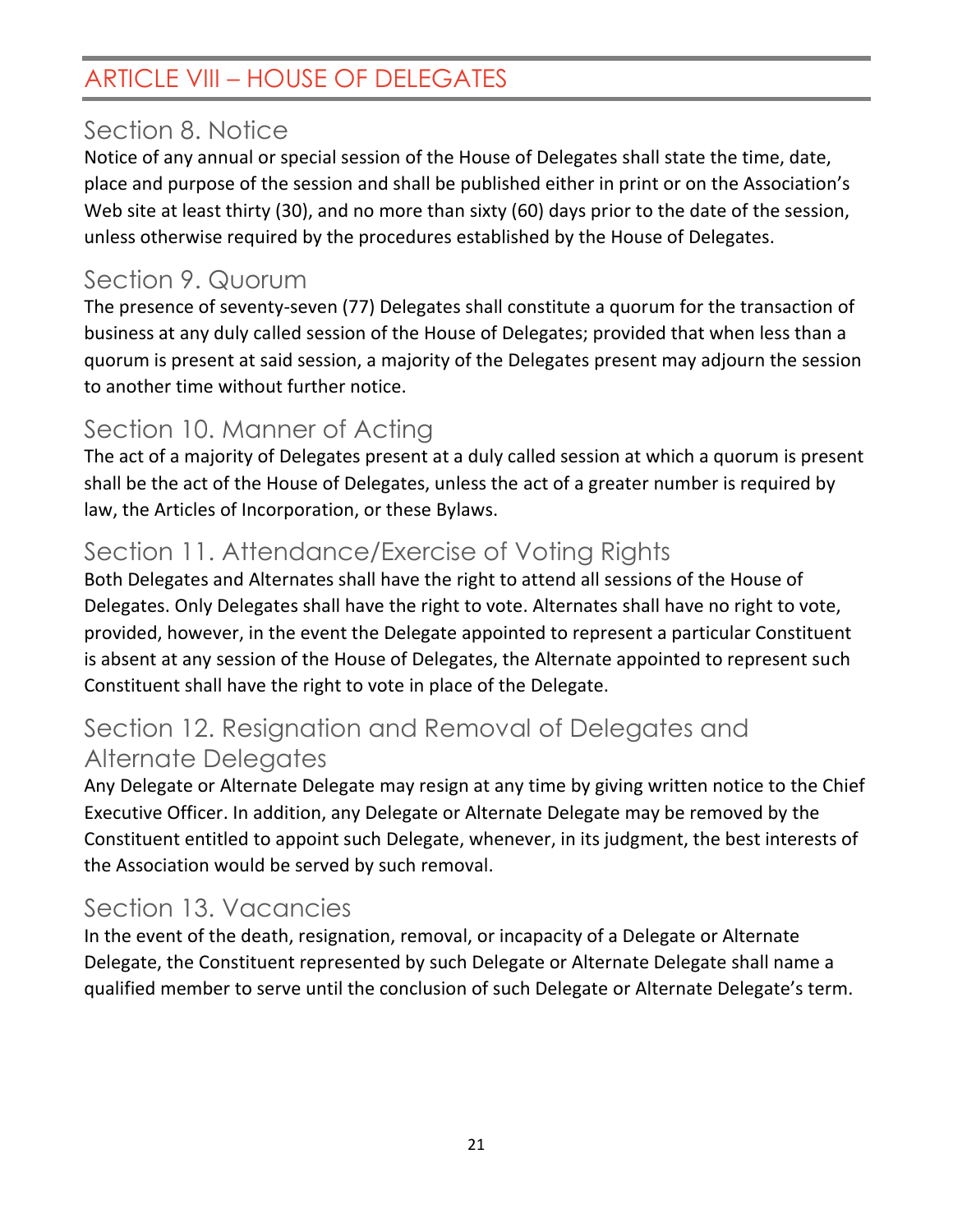## <span id="page-21-1"></span><span id="page-21-0"></span>Section 1. Finance Committee

- a. **Composition**. The Finance Committee shall be comprised of the President, President-Elect, Treasurer and no less than two additional District Trustees of the Board of Trustees as shall be appointed by the President. The President shall serve as Chair of the Finance Committee.
- b. **Term.** Members shall serve a one-year term in office and may serve an unlimited amount of terms.
- c. **Authority and Responsibilities.** The Finance Committee shall develop a draft budget to be proposed to the Board of Trustees, and work with the Board of Trustees to compile a budget report to be presented to the House of Delegates.
- d. **Meetings, Quorum and Manner of Acting**. The Finance Committee shall meet in person or by conference call at least one time per year, and additionally upon the request of the Chair. Each member shall have one (1) vote. A majority of the Finance Committee shall constitute a quorum for the transaction of business at any duly called meeting of the Finance Committee; provided when less than a quorum is present a majority of the members present may adjourn the meeting without further notice. The act of a majority of the members present at a duly called meeting at which a quorum is present shall be the act of the Finance Committee.

## <span id="page-21-2"></span>Section 2. Ethics Committee

- a. **Composition.** The Ethics Committee shall consist of four, President-appointed voting members from different regions. The Chair of the Ethics Committee shall be designated by the President from the four committee members.
- b. **Term.** Members of the Ethics Committee shall serve a one-year term and may serve an unlimited amount of terms.
- c. **Authority and Responsibilities.** The Ethics Committee shall investigate and otherwise assist the Board of Trustees in all disciplinary matters in accordance with such policies and procedures developed by the House of Delegates and approved by the Board of Trustees.
- d. **Meetings, Quorum and Manner of Acting.** The Ethics Committee shall meet in person or by conference call upon the request of the President or Chair. Each member shall have one (1) vote. Three (3) members of the Ethics Committee shall constitute a quorum for the transaction of business at any duly called meeting of the Ethics Committee; provided when less than a quorum is present at said meeting, a majority of the members present may adjourn the meeting without further notice. The act of a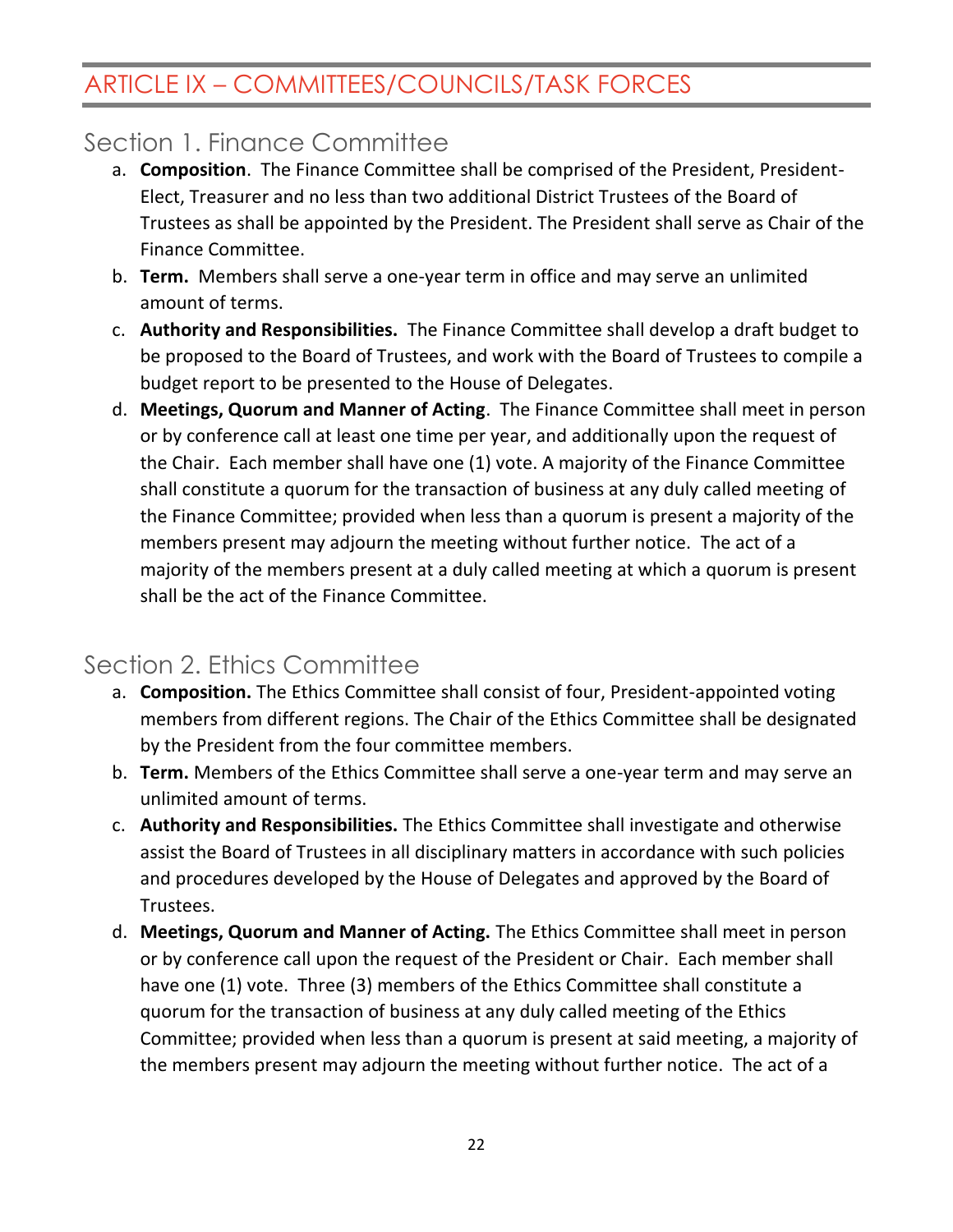majority of the members present at a duly called meeting at which a quorum is present shall be the act of the Ethics Committee.

e. **Vacancies.** Should a vacancy occur, the President, in consultation with the Board of Trustees, shall appoint a member to fill the unexpired term.

#### <span id="page-22-0"></span>Section 3. Nominating Committee

2019 election, per the 2018 HOD.

- a. **Composition**. The Nominating Committee shall consist of the Immediate Past President and the three most current immediate past-presidents still in good standing as members of the Association. The Chair of the Nominating Committee and a board advisor to the Nominating Committee shall be appointed by the President. The President is not an ex officio member of the Nominating Committee. [The Nominating Committee shall consist of the three most recent Past- Presidents who are in good standing and available to serve. Two additional ADHA members in good standing shall also serve. ADHA Past-Presidents are not eligible for the elected positions. The Chair of the Nominating Committee and a non-voting board advisor to the Nominating Committee shall be appointed by the President. The President is not an ex officio member of the Nominating Committee.] Proviso: This amendment will take effect at the time of the 2019 election, per the 2018 HOD.
- b. **Term**. Members of the Nominating Committee shall serve a one-year term in office and may serve an unlimited number of terms. [The Past President members of the Nominating Committee shall each serve one threeyear term. The other committee members in good standing shall be elected by the House of Delegates to serve one two-year term according to procedures the House of Delegates shall establish.] Proviso: This amendment will take effect at the time of the
- c. **Authority and Responsibilities**. The Nominating Committee shall identify current and future leaders of the Association and shall submit to the Board of Trustees and, upon approval of the Board of Trustees, to the House of Delegates, a list of qualified candidates to succeed those elected national officers whose terms are expiring. The Nominating Committee also shall identify potential candidates to fill vacancies and to fill such other positions as the Board of Trustees may determine. Members of the Nominating Committee are not eligible to be nominated for elected office. The Nominating Committee should, where practical, identify more than one candidate for each open position. In addition, Association members may self-nominate according to such policies and procedures as the Board of Trustees may adopt.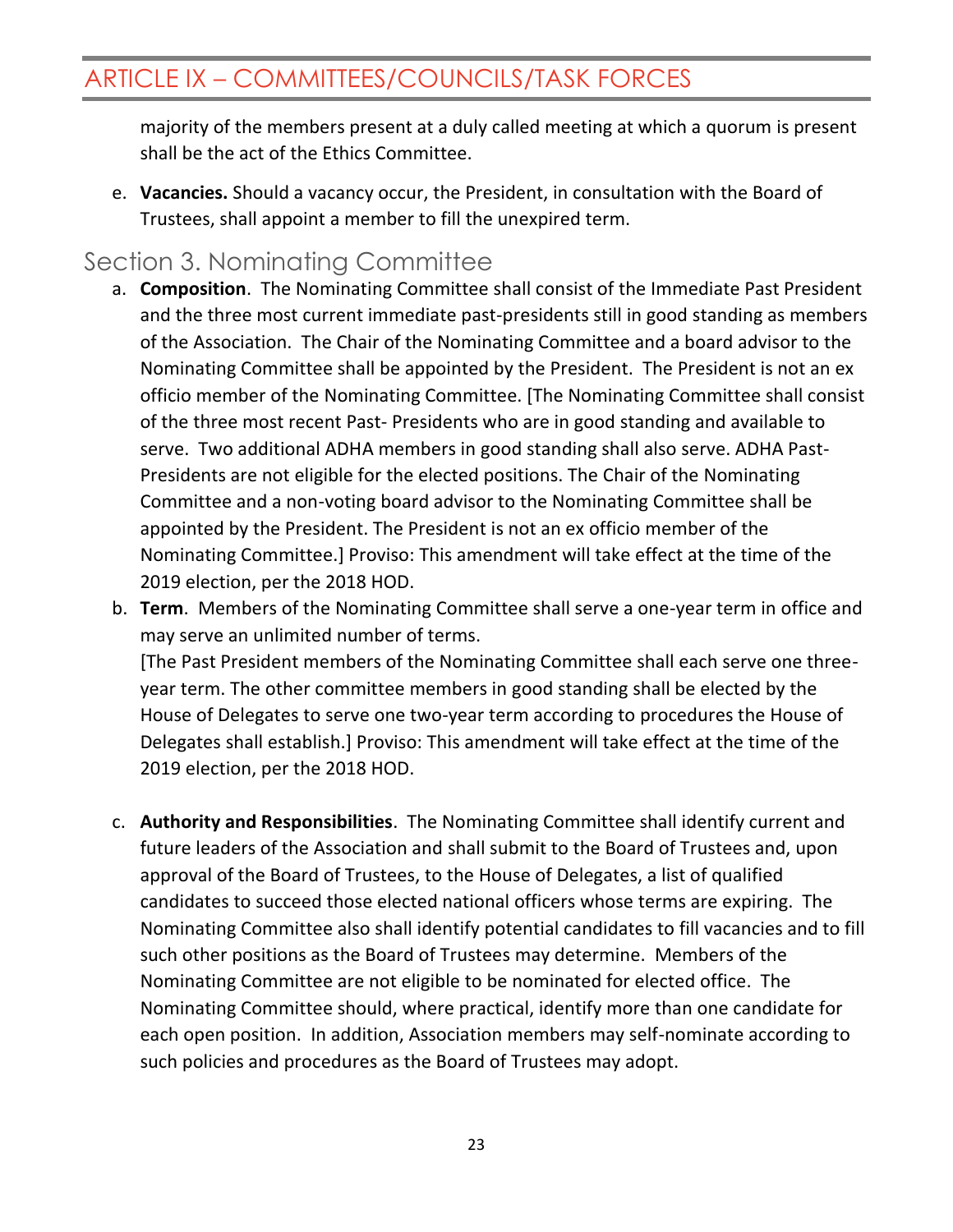[The Nominating Committee shall submit to the Board of Trustees and the House of Delegates, a list of qualified candidates to succeed those whose terms are expiring. The goal of the Nominating Committee is to present more than one candidate for each open position. The Nominating Committee shall also evaluate potential candidates to fill vacancies and such other positions as the Board of Trustees may determine. Current members of the Nominating Committee are not eligible to be nominated for elected office. Association members may self-nominate as outlined in the Standing Rules.] **Proviso:** This amendment will take effect at the time of the 2019 election, per the 2018 HOD.

d. **Meetings, Quorum and Manner of Acting.** The Nominating Committee shall meet in person or by conference call upon the request of the Chair. Each member shall have one (1) vote. Three (3) members of the Nominating Committee shall constitute a quorum for the transaction of business at any duly called meeting of the Nominating Committee; provided when less than a quorum is present at said meeting, a majority of the members present may adjourn the meeting without further notice. The act of the majority of the members present at a duly called meeting at which a quorum is present shall be the act of the Nominating Committee.

[The Nominating Committee shall meet in person or by conference call upon the request of the Chair. Each member shall have one (1) vote. A majority of the Nominating Committee shall constitute a quorum for the transaction of business at any duly called meeting of the Nominating Committee; provided when less than a quorum is present at said meeting, a majority of the members present may adjourn the meeting without further notice. The act of the majority of the members present at a duly called meeting at which a quorum is present shall be the act of the Nominating Committee.] **Proviso**: This amendment will take effect at the time of the 2019 election, per the 2018 HOD.

e. **Vacancies**. Any member of the Nominating Committee may resign at any time by providing written notice to the President. Should a vacancy occur, the President shall appoint another past president to fill the unexpired term. [Any member of the Nominating Committee may resign at any time for any reason by providing written notice to the President. Should a vacancy occur in any position designated for a Past President, the next most recent Past President available to serve will be appointed to serve the balance of the shortest remaining term and the other serving Past President's terms will be adjusted accordingly. Should a vacancy occur in a position elected by the HOD, the position will be filled by the President appointing another member who is in good standing to fill the unexpired term.]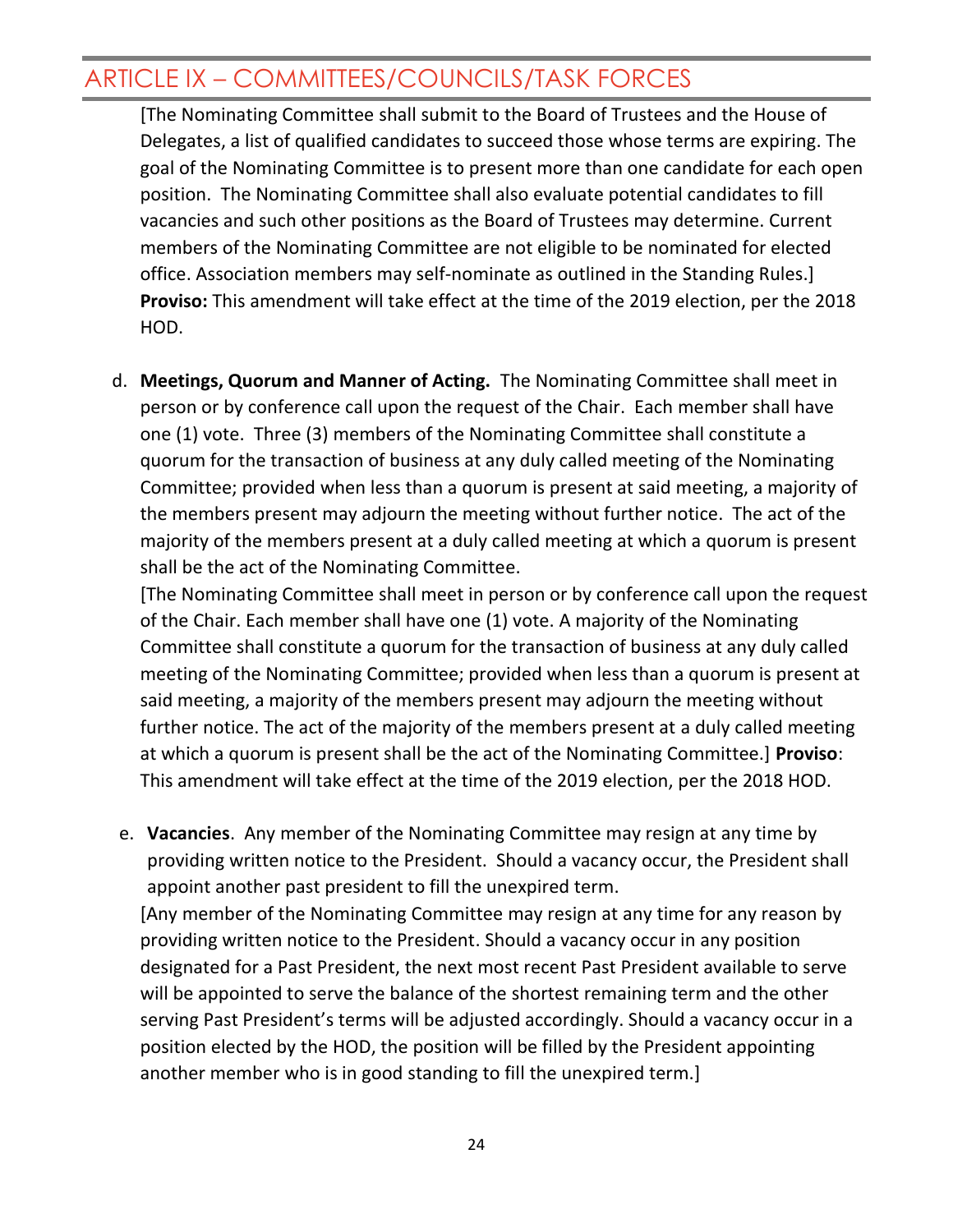**Proviso:** This amendment will take effect at the time of the 2019 election. For the first election cycle, the member in good standing candidate with the most votes will serve a two-year term and the other will serve a one-year term. In order to create a staggered rotation, the third most recent Past President initially shall serve a one-year term, the second most recent Past-President initially shall serve a two-year term and the most recent Past President shall serve a three-year term. Per the 2018 HOD.

## <span id="page-24-0"></span>Section 4. Councils and other Standing Committees

The Board of Trustees or House of Delegates may establish such councils and other standing committees as either of them deem necessary or prudent in the exercise of their authority and responsibility as set forth in these Bylaws.

- a. **Authority/Composition/Qualifications.** The action establishing a council or standing committees shall set forth the council or committee's purpose, authority, and composition, and the qualifications required for membership on the committee. In the absence of any direction to the contrary in the authorizing action, the President shall appoint the Chair and members of all councils and standing committees, subject to the approval of the Board of Trustees. Any committee having the authority of the Board of Trustees shall have members of the Board of Trustees as a majority of its members.
- b. **Quorum and Manner of Acting.** At all meetings of any council or standing committee, a majority of the members shall constitute a quorum for the transaction of business unless otherwise set forth in these Bylaws or the resolution establishing such council or committee. A majority vote by council or committee members present and voting at a meeting at which a quorum is present shall be required for any action.
- c. **Committee Vacancies.** Except as otherwise provided herein, vacancies in the membership of a council or committee shall be filled by the President.
- d. **Policies and Procedures**. The Board of Trustees shall develop and approve policies and procedures for the operation of all councils and standing committees. All councils and standing committees shall report to the Board of Trustees, unless otherwise set forth in the resolution establishing such council/committee.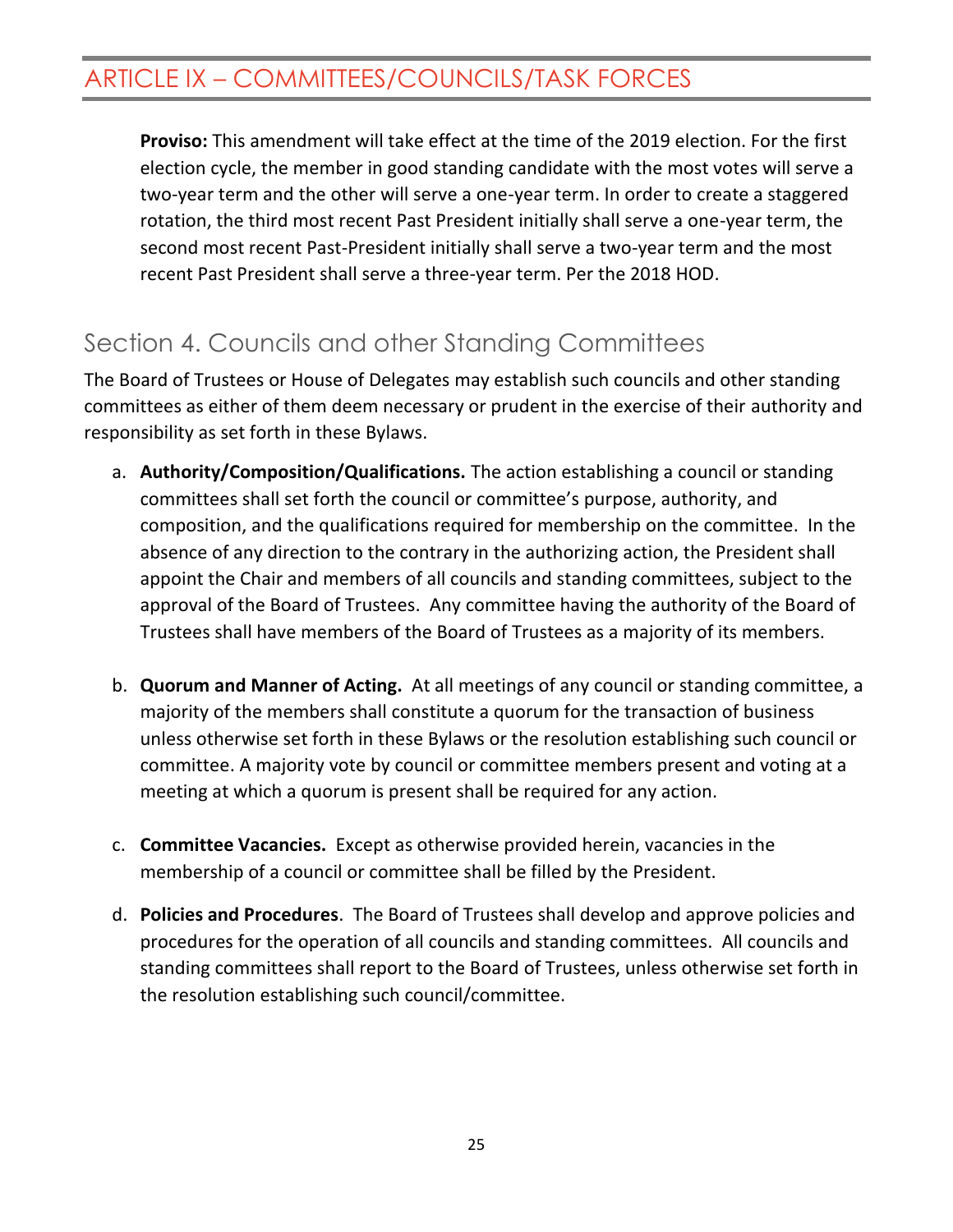# <span id="page-25-0"></span>Section 5. Advisory/Ad Hoc Committees and Task Forces

The Board of Trustees or House of Delegates may appoint such advisory or ad hoc committees or task forces as are necessary or appropriate in the exercise of their authority and responsibility as set forth in these Bylaws. An ad hoc committee shall terminate three (3) years from the date of its creation, unless renewed by the Board of Trustees. A task force shall terminate after one (1) year from the date of its creation, unless renewed. Ad hoc committees and task forces may be established for longer periods with the approval of the Board of Trustees. The action establishing such a committee or task force shall set forth the committee's or task force's purpose and composition.

- a. **Quorum and Manner of Acting.** At all meetings of any advisory or ad hoc committee or task force, a majority of the members thereof shall constitute a quorum for the transaction of business. A majority vote by committee or task force members present and voting at a meeting at which a quorum is present shall be required for any action.
- b. **Committee Vacancies.** Except as otherwise provided herein, vacancies in the membership of a committee or taskforce shall be filled by appointments made in the same manner as the original appointments to that committee/task force.
- c. **Policies and Procedures**. The Board of Trustees shall develop and approve general policies and procedures for the operating of all committees and task forces. All committees and task forces shall report to the entity creating the committee/taskforce.

## <span id="page-25-1"></span>ARTICLE X - CONSTITUENTS & COMPONENTS

### <span id="page-25-2"></span>Section 1. Tripartite

The Association is a tripartite organization. Voting and Supporting members must maintain an active membership in the Association, a Constituent and a Component (if such exist where the member is licensed, practices or resides).

#### <span id="page-25-3"></span>Section 2. Constituents

Voting members of the Association who are licensed, practicing or residing within a particular state, commonwealth, federal district, territory or possession of the United States may be organized as a constituent of the Association (each of which is referred to as a "Constituent"). The Board of Trustees may authorize the establishment of Constituents which shall (i) be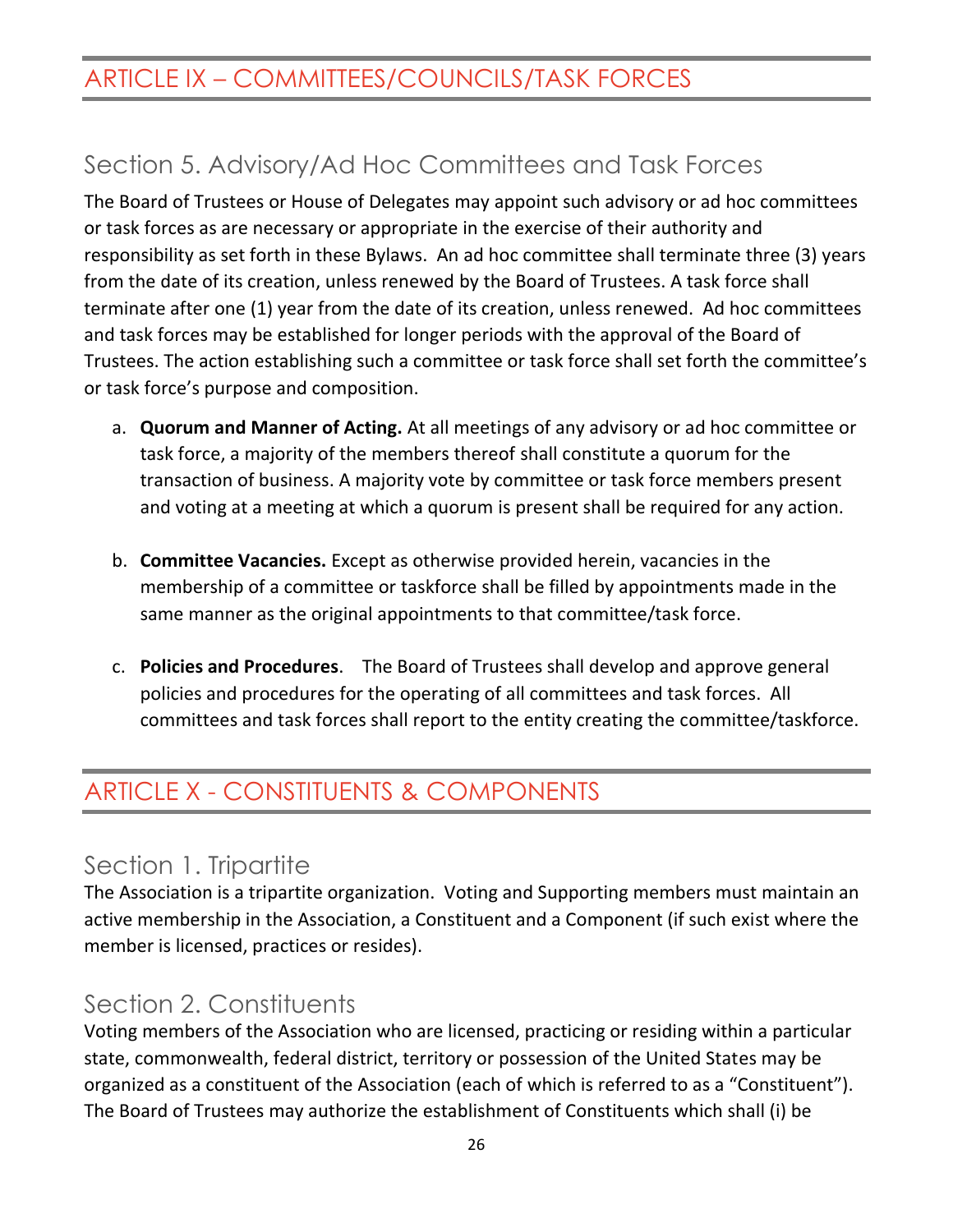# ARTICLE X – CONSTITUENTS & COMPONENTS

organized and operated in accordance with these Bylaws, and such additional rules and policies as may be adopted by the Board of Trustees from time to time; (ii) fulfill criteria for affiliation as may be established by the Board of Trustees from time to time; (iii) enter into Constituent agreements with the Association; and (iv) be issued a charter. All members of a Constituent must be members of the Association.

- **a. Application for Recognition as a Constituent.** The Board of Trustees, or its designee(s), shall adopt an application form and procedures to facilitate the consideration of applicants seeking to be organized as a Constituent of the Association. All applicants must complete the application form and submit the application, along with the designated fee, if any, to the administrative office of the Association. The Board of Trustees, or its designee(s), shall review the application of all applicants and determine, based on the criteria set forth in these Bylaws and such other guidelines as the Board of Trustees may prescribe, if applicants meet the qualifications necessary for recognition as a Constituent.
- **b. Revocation.** Charters for the operation of Constituents may be revoked by the Board of Trustees at any time and in such manner and after such investigation as the Board of Trustees may deem necessary. Upon revocation of a Constituent's charter, the Constituent immediately shall remit all of its funds and records to the Association's Chief Executive Officer.

**b1.** Due notice shall be given by the Board of Trustees to the Constituent in question, by registered mail and reasonable opportunity shall be allowed for the constituent to meet the requirements or correct infractions before final action is taken to revoke the charter.

- **c. Name.** No Constituent, Component or other entity shall use the name of the Association in any manner whatsoever unless duly authorized to do so by the Association pursuant to the terms of a written agreement.
- **d. Organization.** Each Constituent shall have a Board of Directors, officers and bylaws in such form as shall be approved by the Association's Board of Trustees. Constituents must maintain voting membership categories and criteria that are identical to the Association's (with the exception of Life membership). Changes to a Constituent's bylaws must receive the written approval of the Association's Board of Trustees.
- **e. Meetings.** Each Constituent may hold such meetings as it deems appropriate.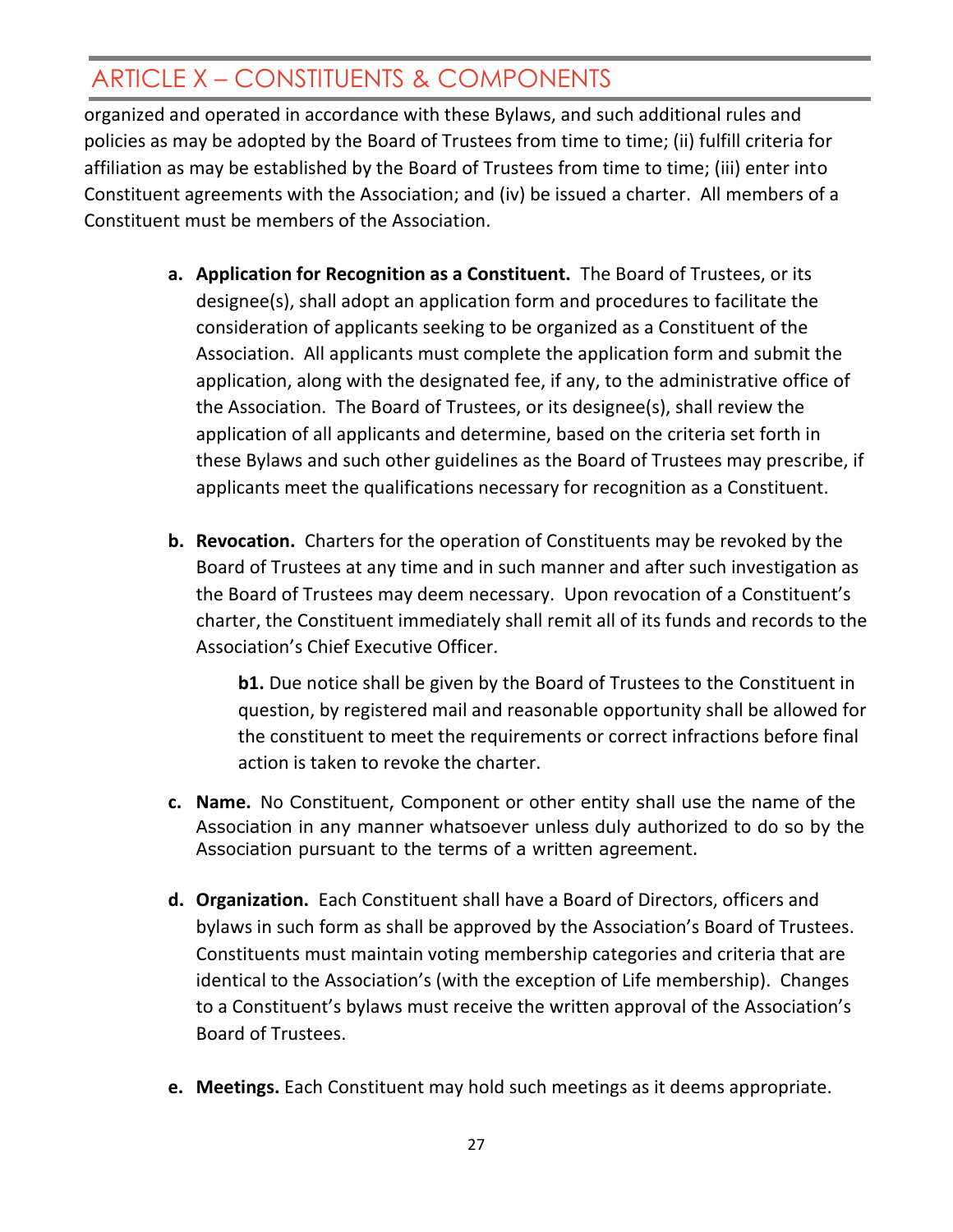## ARTICLE X – CONSTITUENTS & COMPONENTS

- **f. Choice of Constituent.** Members may belong to only one Constituent and may join the Constituent of their choice based on where they reside, practice or hold a license.
- **g. Transfers.** A member of a Constituent may transfer to another Constituent by written request addressed to the Chief Executive Officer. The Chief Executive Officer shall affect the transfer and promptly shall notify the effected Constituents. Full membership privileges shall be granted to the transferring member in the new Constituent, and the new Constituent shall give the transferring member a credit for the full amount of any dues paid to the previous Constituent to be applied towards dues in the new Constituent.

### <span id="page-27-0"></span>Section 3. Components

Voting members of the same Constituent that practice, reside or hold a license within the same geographical territory may be organized as a component by the Constituent and issued a charter (each of which is referred to as a "Component"). The name, boundaries, and eligibility requirements for Components shall be determined by the Constituent, subject to the prior written approval of the Association's Board of Trustees and such rules and policies as may be adopted by the Board of Trustees from time to time. Constituents shall have the right to revoke the charter of any Component created by the Constituent.

# <span id="page-27-1"></span>ARTICLE XI – ELECTRONIC MEETINGS

Any action to be taken at a Board of Trustees, House of Delegates, voting member, council, committee, or task force meeting may be taken through the use of a conference telephone or other communications equipment by means of which all persons participating in the meeting can communicate with each other simultaneously. Participation in such a meeting shall constitute presence in person at the meeting of the persons so participating. Notwithstanding anything set forth to the contrary in these Bylaws, notice of an electronic meeting must be delivered at least forty-eight (48) hours prior to the meeting.

## <span id="page-27-2"></span>ARTICLE XII – USE OF ELECTRONIC COMMUNICATION

Unless otherwise prohibited by law, (i) any action to be taken or notice delivered under these Bylaws may be taken or transmitted by electronic mail or other electronic means; and (ii) any action or approval required to be written or in writing may be transmitted or received by electronic mail or other electronic means.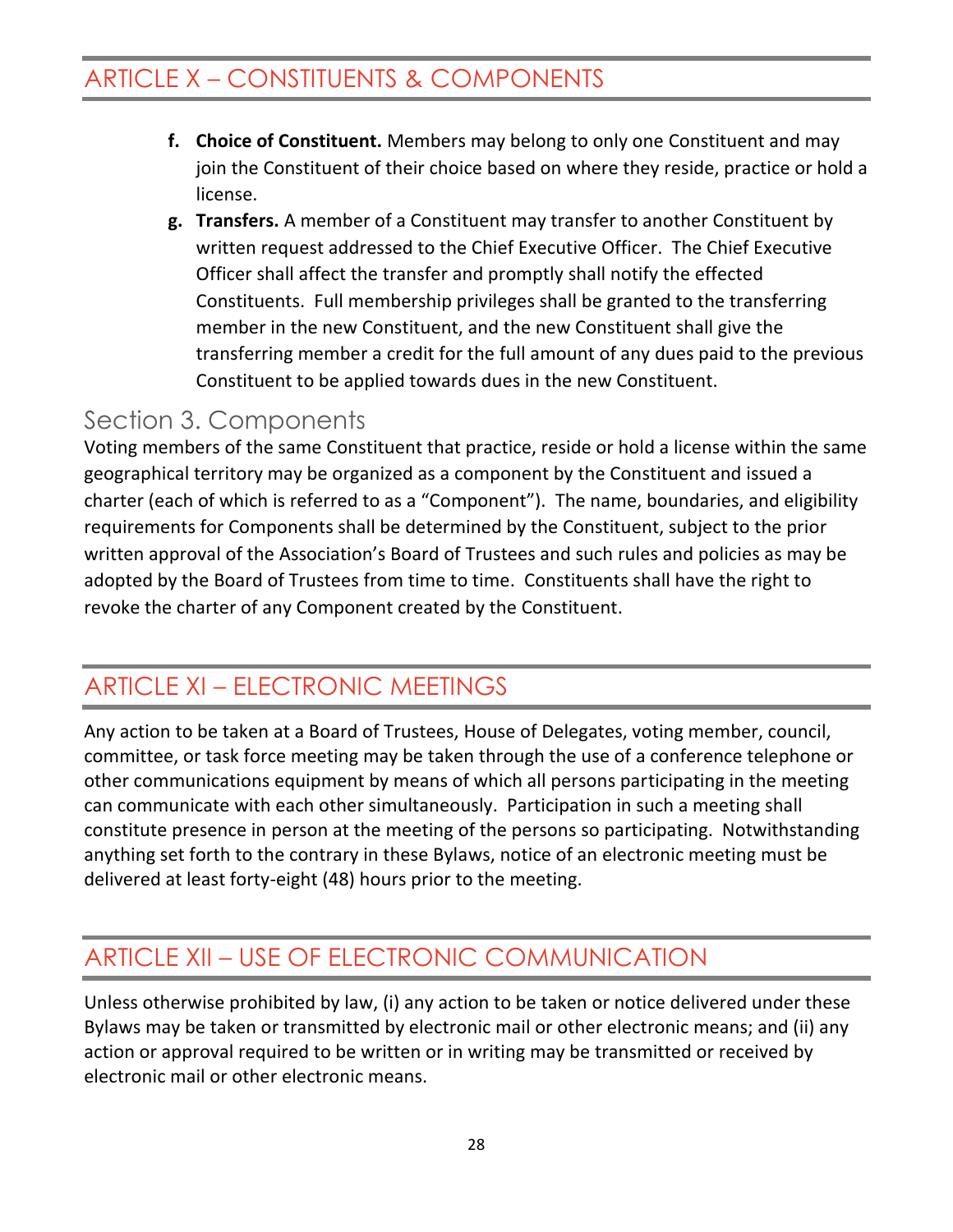## <span id="page-28-0"></span>ARTICLE XIII – FINANCE

## <span id="page-28-1"></span>Section 1. Contracts

The Board of Trustees may authorize any officer or officers, agent or agents of the Association, in addition to the officers so authorized by these Bylaws, to enter into any contract or execute and deliver any instrument in the name of and on behalf of the Association, and such authority may be general or confined to specific instances.

## <span id="page-28-2"></span>Section 2. Payment of Indebtedness

All checks, drafts, or other orders for the payment of money, notes, or other evidences of indebtedness issued in the name of the Association shall be signed by such officer or officers, agent or agents of the Association and in such manner as shall be determined by action of the Board of Trustees. In the absence of such determination by the Board of Trustees, such instruments shall be signed by the Treasurer and countersigned by the Chief Executive Officer.

### <span id="page-28-3"></span>Section 3. Deposits

All funds of the Association shall be deposited to the credit of the Association in such banks, trust companies, or other depositories as the Board of Trustees may select.

### <span id="page-28-4"></span>Section 4. Bonding

The Board of Trustees shall provide for the bonding of such officers and employees of the Association as it may determine is necessary and/or appropriate.

## <span id="page-28-5"></span>Section 5. Gifts

The Board of Trustees may accept on behalf of the Association any contribution, gift, bequest, or devise for the general purposes or for any special purpose of the Association.

## <span id="page-28-6"></span>Section 6. Books and Records

The Association shall keep correct and complete books and records of account and shall also keep minutes of the proceedings of its members, the Board of Trustees, House of Delegates, and any committees having the authority of the Board of Trustees.

## <span id="page-28-7"></span>Section 7. Annual Audit

The Board of Trustees shall provide for an annual audit of the financial records of the Association by a certified public accountant. A report of the financial condition of the Association shall be made to the membership of the Association annually.

#### <span id="page-28-8"></span>Section 8. Fiscal Year

The fiscal year of the Association shall be determined by the Board of Trustees.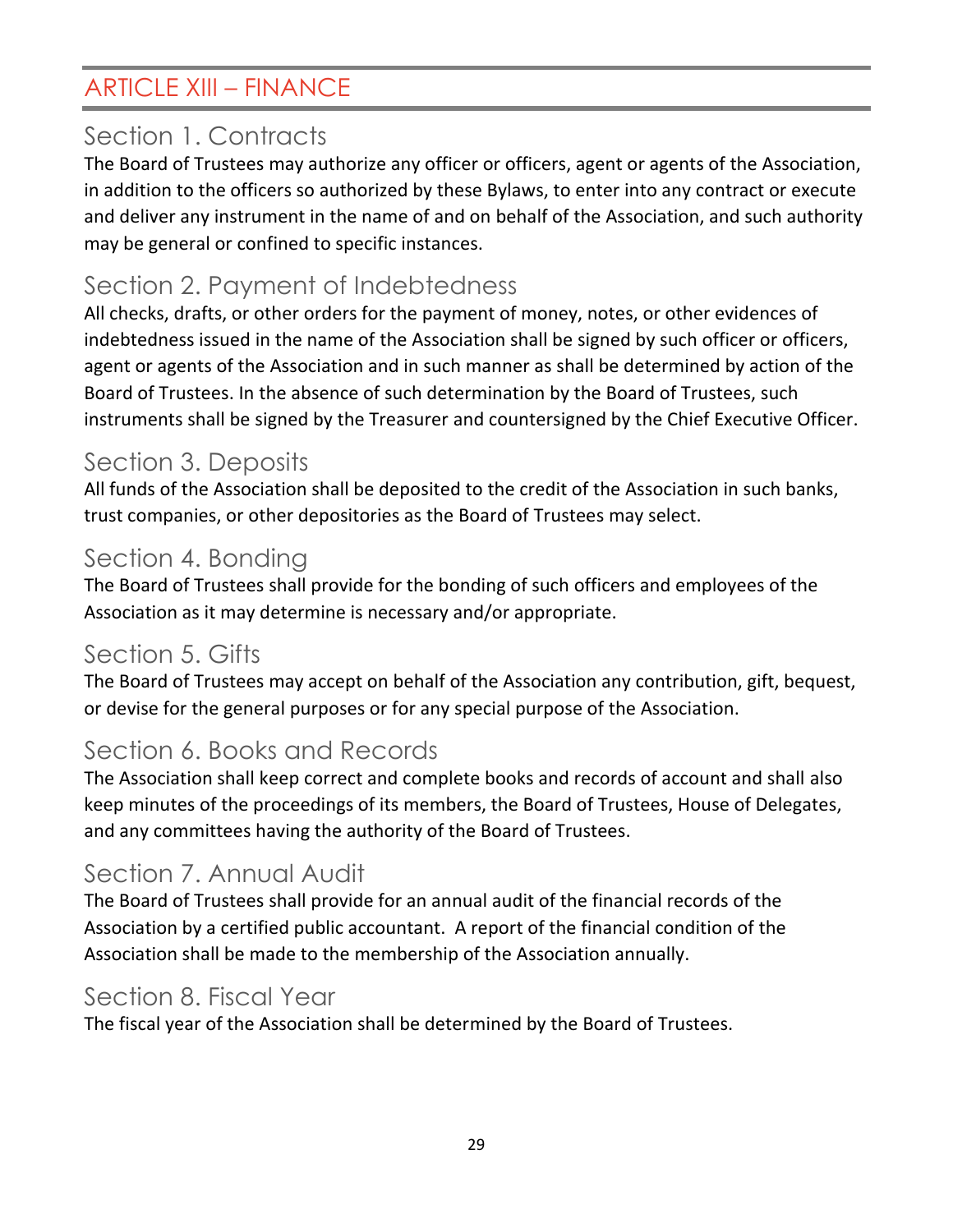## <span id="page-29-0"></span>ARTICLE XIV – INDEMNIFICATION

The Association shall indemnify all past and present officers, directors, employees, committee, council, and task force members, and all other volunteers of the Association to the full extent permitted by the Illinois General Not For Profit Corporation Act of 1986, as may be amended ("Illinois Act"), and shall be entitled to purchase insurance for such indemnification of officers and directors to the full extent as determined by the Board of Trustees.

## <span id="page-29-1"></span>ARTICLE XV – WAIVER OF NOTICE

Whenever notice is required to be given under applicable law, the Articles of Incorporation or these Bylaws, waiver thereof in writing signed by the person or persons entitled to such notice, whether before or after the time stated therein, shall be deemed equivalent to the giving of such notice.

## <span id="page-29-2"></span>ARTICLE XVI – AMENDMENTS

### <span id="page-29-3"></span>Section 1. Proposed Amendments

The Board of Trustees, the House of Delegates, Constituents, Components or any voting member of the Association may propose amendments, in whole or in part, to these Bylaws and Code of Ethics. The Board of Trustees shall provide recommendations for all proposed amendments before the first meeting of the House of Delegates.

### <span id="page-29-4"></span>Section 2. Approval of Amendments

Proposed amendments of these Bylaws and Code of Ethics shall be forwarded to the House of Delegates for consideration. Approval of such proposals shall require the act of two-thirds (2/3) of the entire House of Delegates at a duly called session of the House of Delegates.

### <span id="page-29-5"></span>Section 3. Notice

Notice of intent to amend these Bylaws must be (i) sent to all Delegates by mail or electronic communication or (ii) published in print or online and circulated to the entire membership; or (iii) published on the Association's website at least thirty (30) days prior to the session of the House of Delegates at which such amendments are to be considered. Such notice must include a general description of the proposed amendments.

## <span id="page-29-6"></span>Section 4. Amendment Without Notice

Prior to the end of the First House of Delegates, bylaws may be considered for amendment without notice, by a vote of three fourths of the House of Delegates. Adoption of these amendments would require a three fourths vote.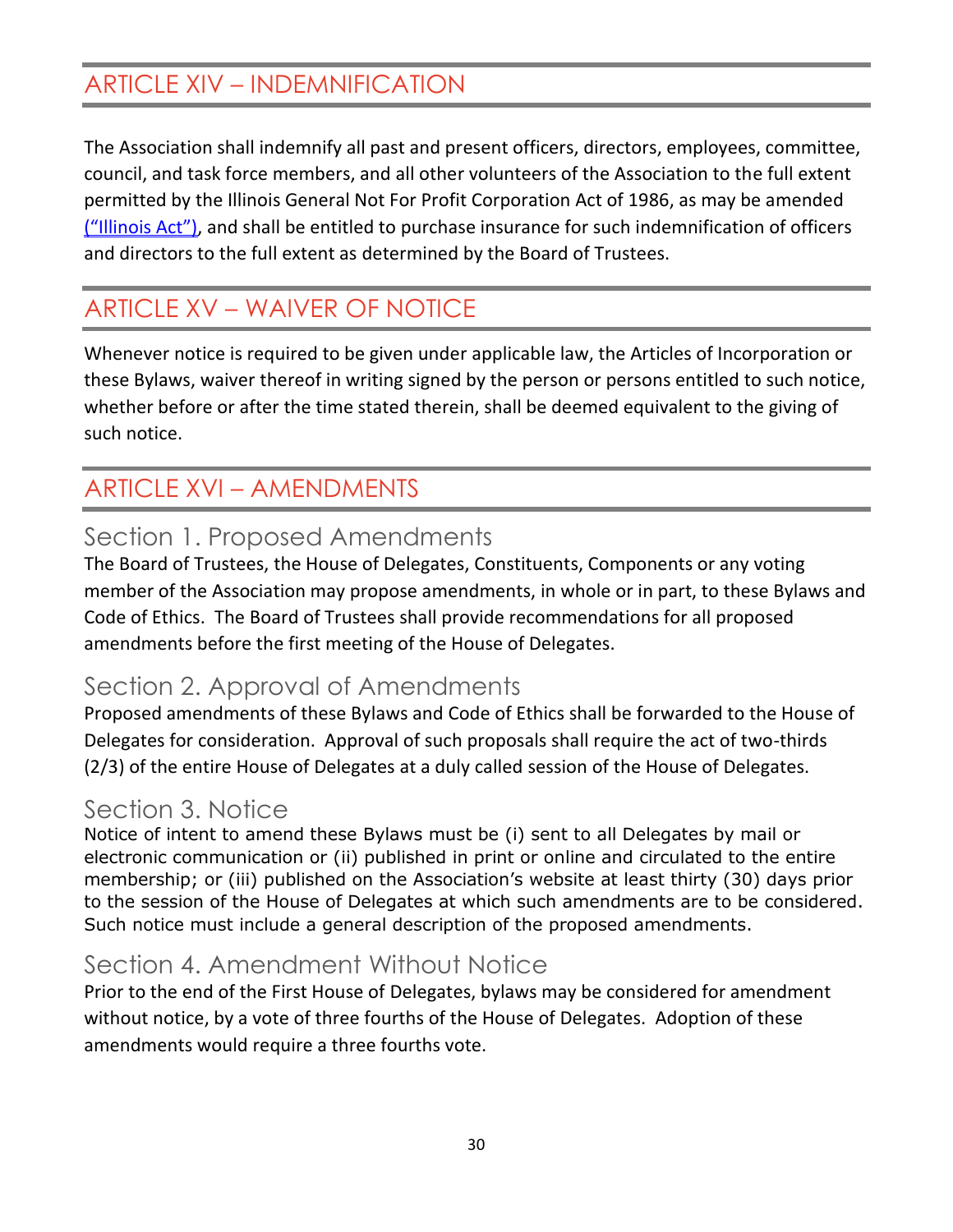## <span id="page-30-0"></span>ARTICLE XVII– DISSOLUTION

In the event of the dissolution of the Association, the Board of Trustees shall, after paying or making provision for the payment of all of the liabilities of the Association, dispose of all of the remaining assets of the Association (except any assets held by the Association upon condition requiring return, transfer or other conveyance in the event of dissolution, which assets shall be returned, transferred or conveyed in accordance with such requirements) exclusively for the purposes of the Association in such manner, or to such organization or organizations as shall at the time qualify as a tax-exempt organization or organizations recognized under Sections 501(c)(3) or 501(c)(6) of the Internal Revenue Code of 1986, as amended (the "Code") or the corresponding provisions of any future United States Internal Revenue statute, as the Board of Trustees shall determine. Any such assets not so disposed of shall be disposed of by the court of general jurisdiction of the county in which the principal office of the Association is then located, exclusively for such purposes in such manner, or to such organization or organizations that are organized and operated exclusively for such purposes, as said court shall determine.

### <span id="page-30-1"></span>ARTICLE XVIII – PARLIMENTARY AUTHORITY

The rules contained in the current edition of Robert's Rules of Order Newly Revised, shall govern all meetings of the House of Delegates in all cases to which they are applicable and in which they are not inconsistent with the Illinois Act, these bylaws and any special rules of order the Association may adopt.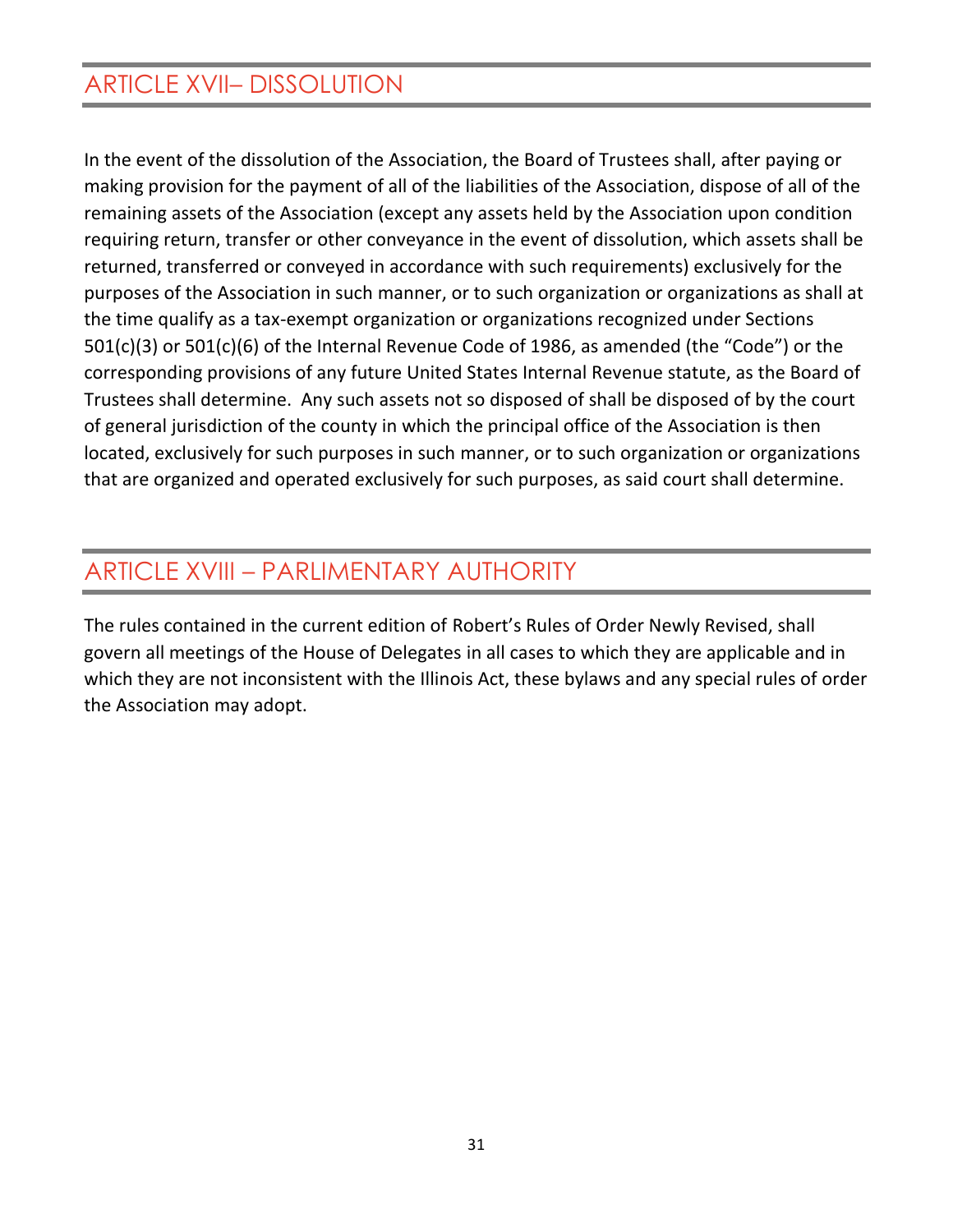### <span id="page-31-1"></span><span id="page-31-0"></span>Preamble

As dental hygienists, we are a community of professionals devoted to the prevention of disease and the promotion and improvement of the public's health. We are preventive oral health professionals who provide educational, clinical, and therapeutic services to the public. We strive to live meaningful, productive, satisfying lives that simultaneously serve us, our profession, our society, and the world. Our actions, behaviors, and attitudes are consistent with our commitment to public service. We endorse and incorporate the Code into our daily lives.

## <span id="page-31-2"></span>Purpose

The purpose of a professional code of ethics is to achieve high levels of ethical consciousness, decision making, and practice by the members of the profession. Specific objectives of the Dental Hygiene Code of Ethics are:

- to increase our professional and ethical consciousness and sense of ethical responsibility.
- to lead us to recognize ethical issues and choices and to guide us in making more informed ethical decisions.
- to establish a standard for professional judgment and conduct.
- to provide a statement of the ethical behavior the public can expect from us.

The Dental Hygiene Code of Ethics is meant to influence us throughout our careers. It stimulates our continuing study of ethical issues and challenges us to explore our ethical responsibilities. The Code establishes concise standards of behavior to guide the public's expectations of our profession and supports dental hygiene practice, laws and regulations. By holding ourselves accountable to meeting the standards stated in the Code, we enhance the public's trust on which our professional privilege and status are founded.

## <span id="page-31-3"></span>Key Concepts

Our beliefs, principles, values and ethics are concepts reflected in the Code. They are the essential elements of our comprehensive and definitive code of ethics and are interrelated and mutually dependent.

## <span id="page-31-4"></span>Basic Beliefs

We recognize the importance of the following beliefs that guide our practice and provide context for our ethics:

- The services we provide contribute to the health and well being of society.
- Our education and licensure qualify us to serve the public by preventing and treating oral disease and helping individuals achieve and maintain optimal health.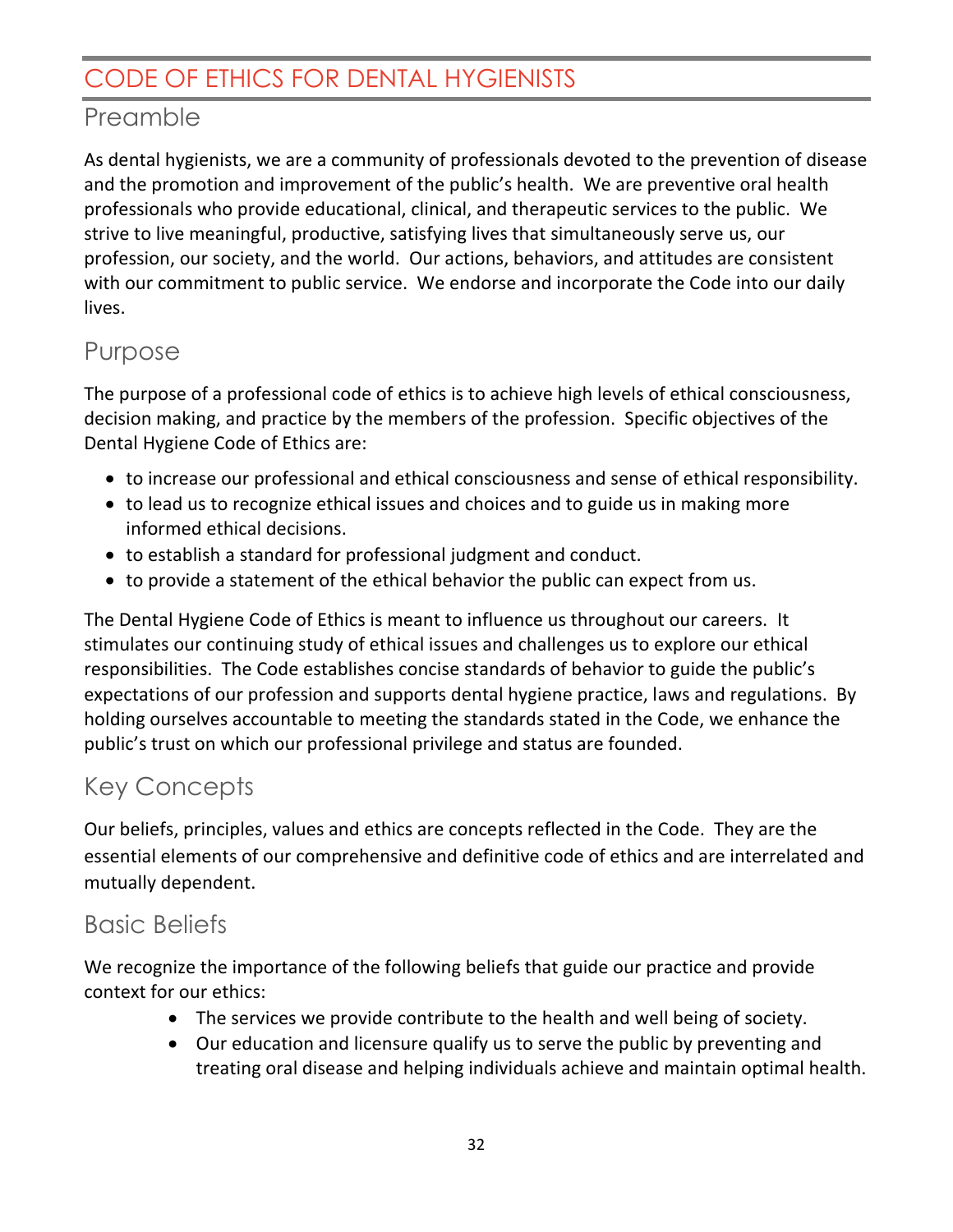- Individuals have intrinsic worth, are responsible for their own health, and are entitled to make choices regarding their health.
- Dental hygiene care is an essential component of overall health care and we function interdependently with other health care providers.
- All people should have access to health care, including oral health care.
- We are individually responsible for our actions and the quality of care we provide.

#### <span id="page-32-0"></span>Fundamental Principles

These fundamental principles, universal concepts and general laws of conduct provide the foundation for our ethics.

#### <span id="page-32-1"></span>**Universality**

The principle of universality expects that, if one individual judges an action to be right or wrong in a given situation, other people considering the same action in the same situation would make the same judgment.

#### <span id="page-32-2"></span>**Complementarity**

The principle of complementarity recognizes the existence of an obligation to justice and basic human rights. In all relationships, it requires considering the values and perspectives of others before making decisions or taking actions affecting them.

#### <span id="page-32-3"></span>**Ethics**

Ethics are the general standards of right and wrong that guide behavior within society. As generally accepted actions, they can be judged by determining the extent to which they promote good and minimize harm. Ethics compel us to engage in health promotion/disease prevention activities.

#### <span id="page-32-4"></span>**Community**

This principle expresses our concern for the bond between individuals, the community, and society in general. It leads us to preserve natural resources and inspires us to show concern for the global environment.

#### <span id="page-32-5"></span>Responsibility

Responsibility is central to our ethics. We recognize that there are guidelines for making ethical choices and accept responsibility for knowing and applying them. We accept the consequences of our actions or the failure to act and are willing to make ethical choices and publicly affirm them.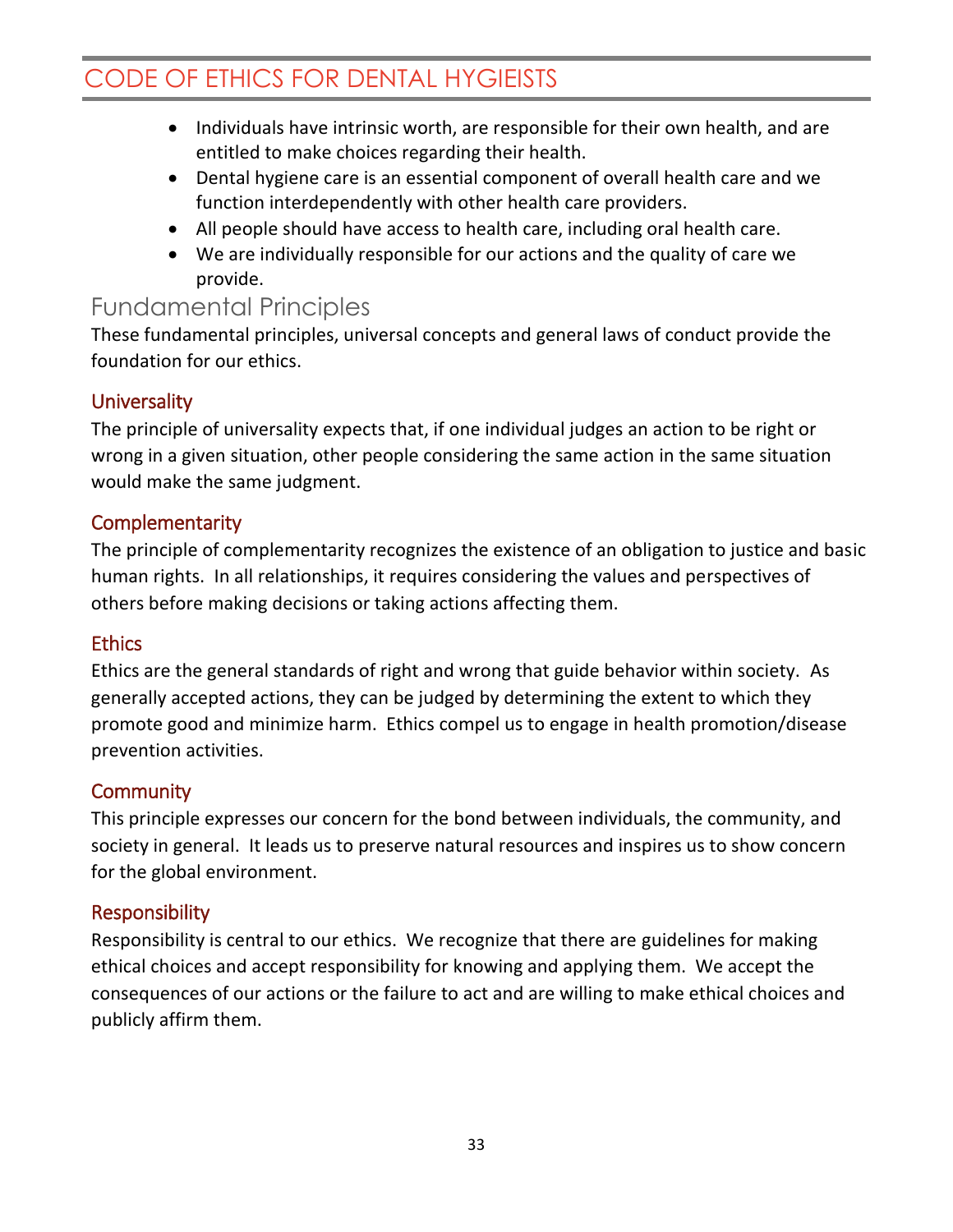#### <span id="page-33-0"></span>Core Values

We acknowledge these values as general for our choices and actions.

#### <span id="page-33-1"></span>Individual autonomy and respect for human beings

People have the right to be treated with respect. They have the right to informed consent prior to treatment, and they have the right to full disclosure of all relevant information so that they can make informed choices about their care.

#### <span id="page-33-2"></span>**Confidentiality**

We respect the confidentiality of client information and relationships as a demonstration of the value we place on individual autonomy. We acknowledge our obligation to justify any violation of a confidence.

#### <span id="page-33-3"></span>Societal Trust

We value client trust and understand that public trust in our profession is based on our actions and behavior.

#### <span id="page-33-4"></span>Non-maleficence

We accept our fundamental obligation to provide services in a manner that protects all clients and minimizes harm to them and others involved in their treatment.

#### <span id="page-33-5"></span>**Beneficence**

We have a primary role in promoting the well being of individuals and the public by engaging in health promotion/disease prevention activities.

#### <span id="page-33-6"></span>Justice and Fairness

We value justice and support the fair and equitable distribution of health care resources. We believe all people should have access to high-quality, affordable oral healthcare.

#### <span id="page-33-7"></span>**Veracity**

We accept our obligation to tell the truth and expect that others will do the same. We value self-knowledge and seek truth and honesty in all relationships.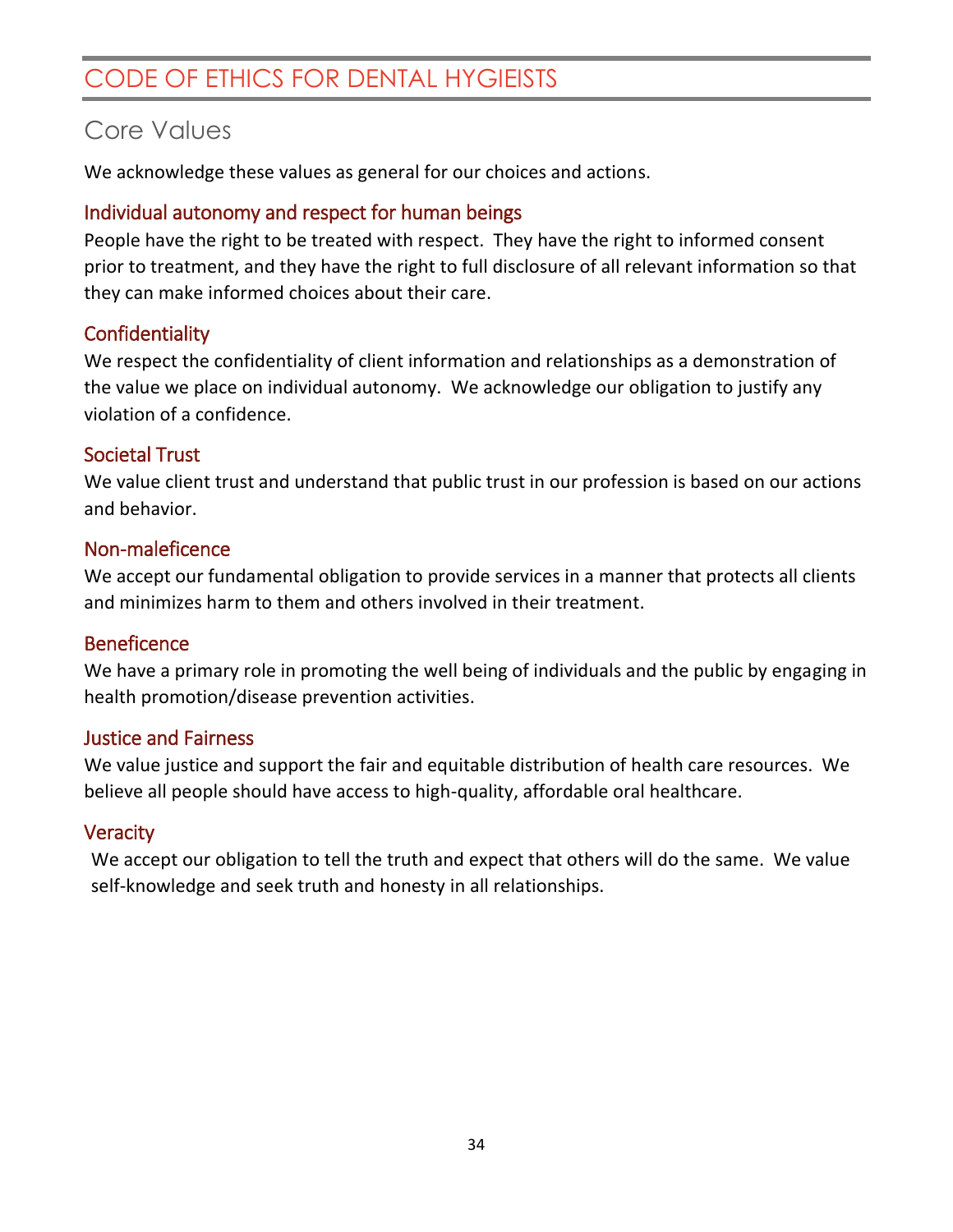## <span id="page-34-0"></span>Standards of Professions Responsibility

We are obligated to practice our profession in a manner that supports our purpose, beliefs, and values in accordance with the fundamental principles that support our ethics. We acknowledge the following responsibilities:

#### **To Ourselves as Individuals...**

- Avoid self-deception, and continually strive for knowledge and personal growth.
- Establish and maintain a lifestyle that supports optimal health.
- Create a safe work environment.
- Assert our own interests in ways that are fair and equitable.
- Seek the advice and counsel of others when challenged with ethical dilemmas.
- Have realistic expectations of ourselves and recognize our limitations.

#### **To Ourselves as Professionals...**

- Enhance professional competencies through continuous learning in order to practice according to high standards of care.
- Support dental hygiene peer-review systems and quality-assurance measures.
- Develop collaborative professional relationships and exchange knowledge to enhance our own lifelong professional development.

#### **To Family and Friends...**

• Support the efforts of others to establish and maintain healthy lifestyles and respect the rights of friends and family.

#### **To Clients...**

- Provide oral health care utilizing high levels of professional knowledge, judgment, and skill.
- Maintain a work environment that minimizes the risk of harm.
- Serve all clients without discrimination and avoid action toward any individual or group that may be interpreted as discriminatory.
- Hold professional client relationships confidential.
- Communicate with clients in a respectful manner.
- Promote ethical behavior and high standards of care by all dental hygienists.
- Serve as an advocate for the welfare of clients.
- Provide clients with the information necessary to make informed decisions about their oral health and encourage their full participation in treatment decisions and goals.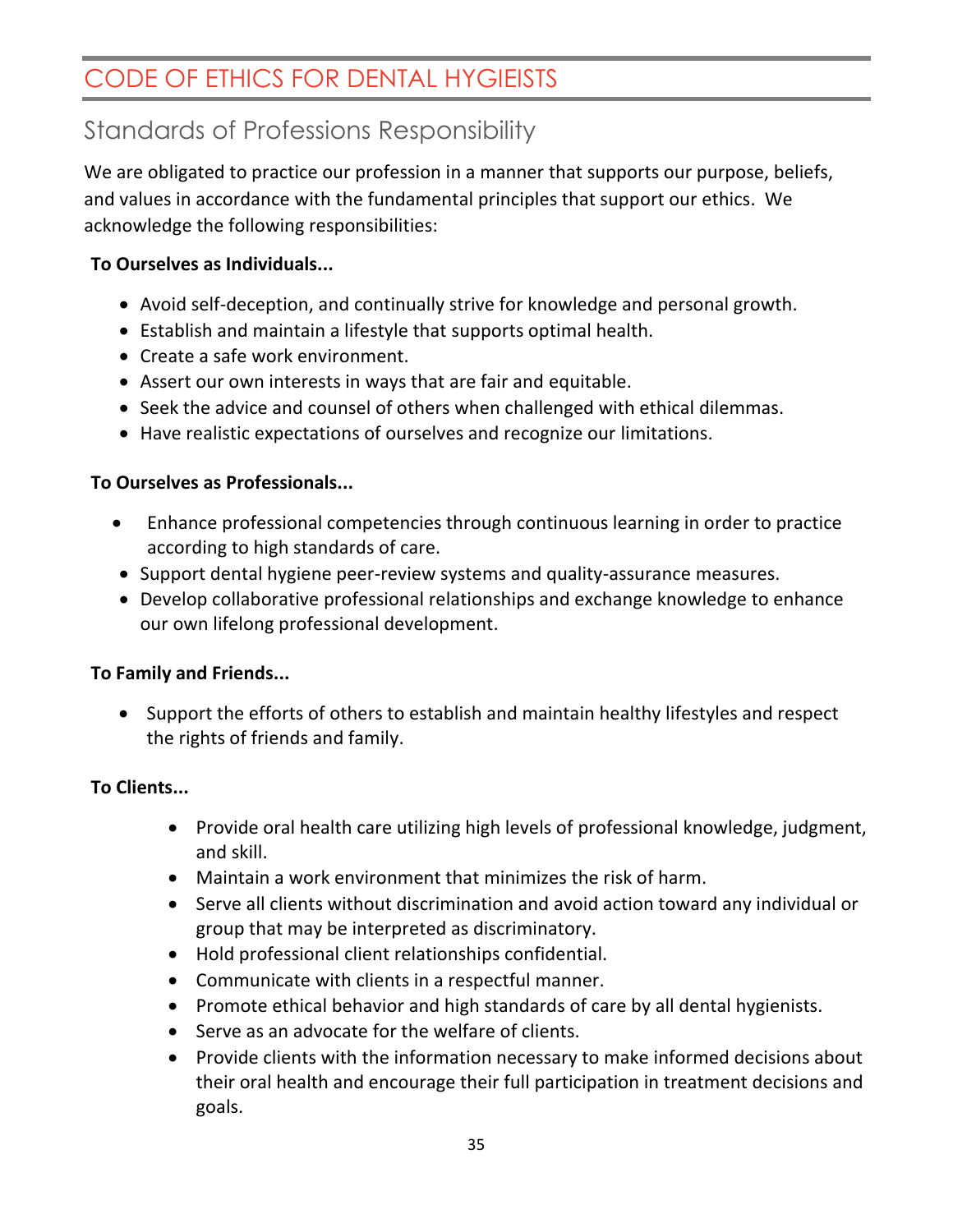- Refer clients to other healthcare providers when their needs are beyond our ability or scope of practice.
- Educate clients about high-quality oral health care.
- Recognize that cultural beliefs influence client decisions.

#### **To Colleagues...**

- conduct professional activities and programs, and develop relationships in ways that are honest, responsible, and appropriately open and candid.
- Encourage a work environment that promotes individual professional growth and development.
- Collaborate with others to create a work environment that minimizes risk to the personal health and safety of our colleagues.
- Manage conflicts constructively.
- Support the efforts of other dental hygienists to communicate the dental hygiene philosophy and preventive oral care.
- Inform other health care professionals about the relationship between general and oral health.
- Promote human relationships that are mutually beneficial, including those with other health care professionals.

#### **To Employees and Employers...**

- Conduct professional activities and programs, and develop relationships in ways that are honest, responsible, open, and candid.
- Manage conflicts constructively.
- Support the right of our employees and employers to work in an environment that promotes wellness.
- Respect the employment rights of our employers and employees.

#### **To the Dental Hygiene Profession...**

- Participate in the development and advancement of our profession.
- Avoid conflicts of interest and declare them when they occur.
- Seek opportunities to increase public awareness and understanding of oral health practices.
- Act in ways that bring credit to our profession while demonstrating appropriate respect for colleagues in other professions.
- Contribute time, talent, and financial resources to support and promote our profession.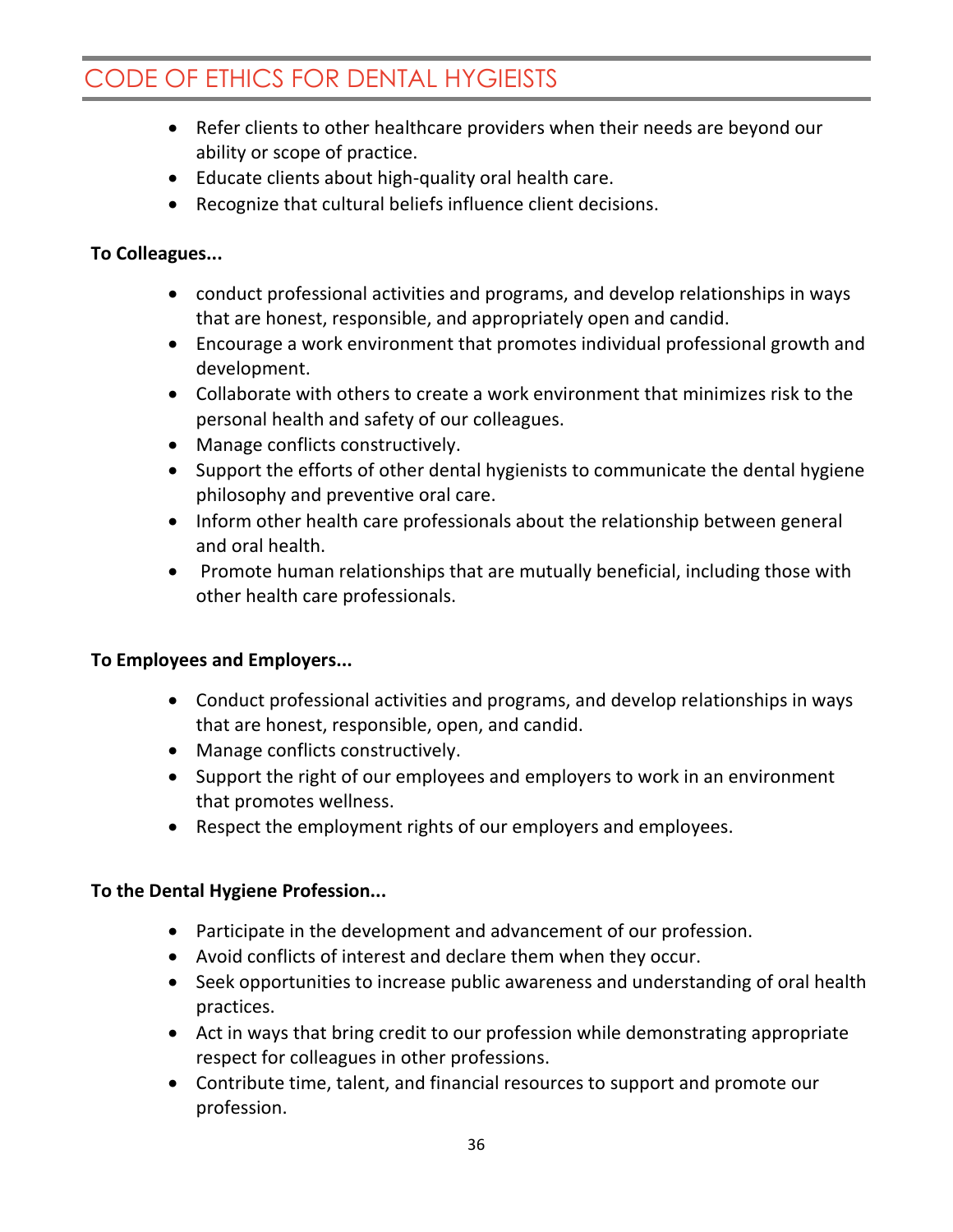- Promote a positive image for our profession.
- Promote a framework for professional education that develops dental hygiene competencies to meet the oral and overall health needs of the public.

#### **To the Community and Society...**

- Recognize and uphold the laws and regulations governing our profession.
- Document and report inappropriate, inadequate, or substandard care and/or illegal activities by a health care provider, to the responsible authorities.
- Use peer review as a mechanism for identifying inappropriate, inadequate, or substandard care provided by dental hygienists.
- Comply with local, state, and federal statutes that promote public health and safety.
- Develop support systems and quality-assurance programs in the workplace to assist dental hygienists in providing the appropriate standard of care.
- Promote access to dental hygiene services for all, supporting justice and fairness in the distribution of healthcare resources.
- Act consistently with the ethics of the global scientific community of which our profession is a part.
- Create a healthful workplace ecosystem to support a healthy environment.
- Recognize and uphold our obligation to provide pro bono service.

#### **To Scientific Investigation...**

We accept responsibility for conducting research according to the fundamental principles underlying our ethical beliefs in compliance with universal codes, governmental standards, and professional guidelines for the care and management of experimental subjects. We acknowledge our ethical obligations to the scientific community:

- Conduct research that contributes knowledge that is valid and useful to our clients and society.
- Use research methods that meet accepted scientific standards.
- Use research resources appropriately.
- Systematically review and justify research in progress to insure the most favorable benefit-to-risk ratio to research subjects.
- Submit all proposals involving human subjects to an appropriate human subject review committee.
- Secure appropriate institutional committee approval for the conduct of research involving animals.
- Obtain informed consent from human subjects participating in research that is based on specification published in Title 21 Code of Federal Regulations Part 46.